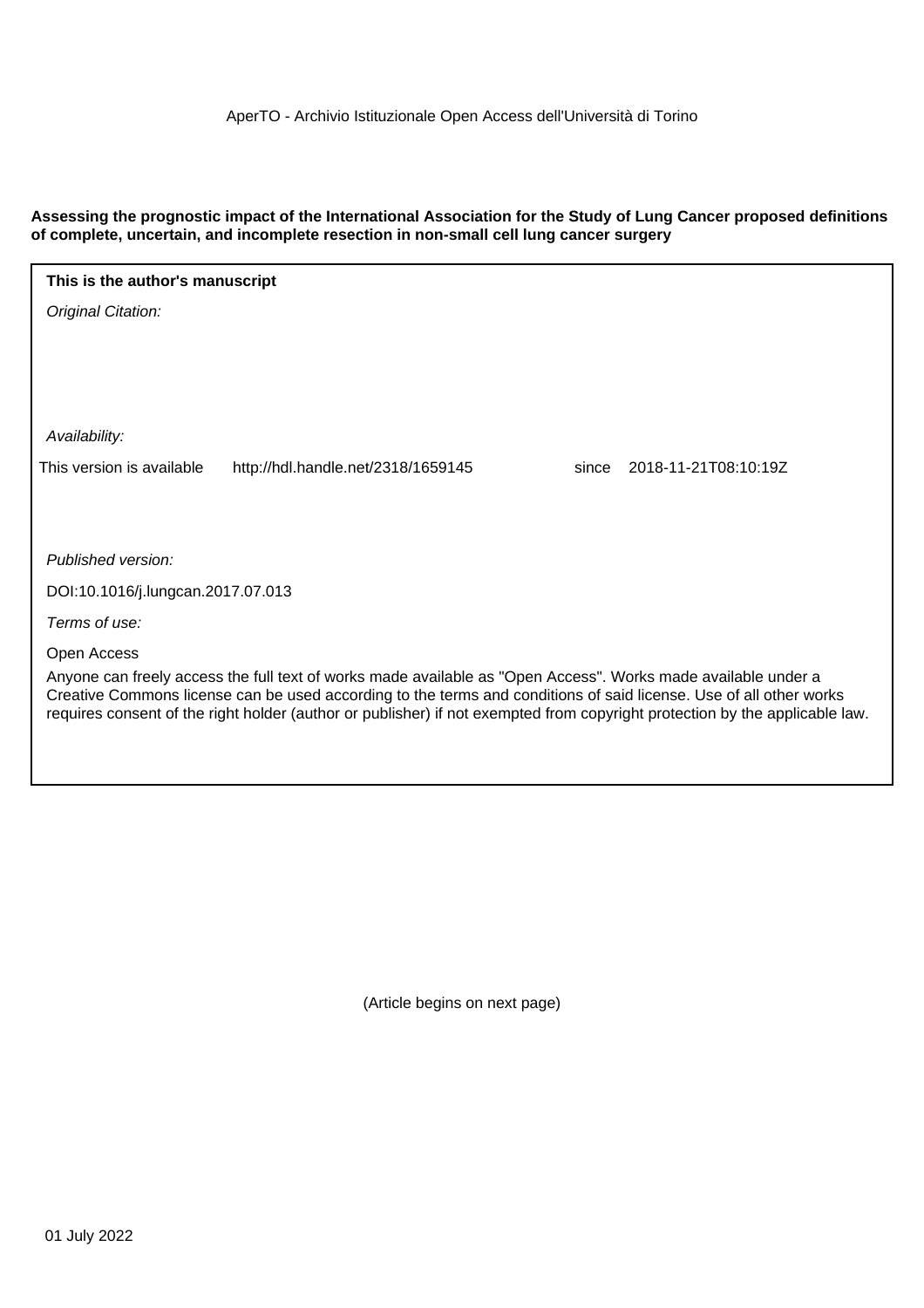# **ABSTRACT**

*Objective:* The aim of this study was to assess the prognostic impact of the definitions of complete, uncertain, and incomplete resection in non-small cell lung cancer (NSCLC) surgery, as proposed by the International Association for the Study of Lung Cancer (IASLC).

*Patients and methods:* Single institution retrospective study of consecutive patients undergoing surgery for NSCLC between 1998 and 2007. Complete resection was defined by absence of gross and microscopic residual disease; systematic nodal dissection; no extracapsular extension in distal lymph nodes; and negativity of the highest mediastinal node removed. An uncertain resection was defined by free resection margins, but one of the following applied: lymph node evaluation less rigorous than systematic nodal dissection; positivity of the highest mediastinal node removed; presence of carcinoma in situ at the bronchial margin; positive pleural lavage cytology. A resection was defined incomplete by presence of residual disease; extracapsular extension in distal lymph nodes; positive cytology of pleural or pericardial effusions. Follow-up was complete and all patients were followed up until death or for a minimum period of 5 years. Overall survival (OS) was analyzed using Kaplan-Meier method, log rank test, and Cox proportional hazards model.

*Results:* A total of 1277 patients were identified. One thousand and three patients (78.5%) underwent complete resection, 185 (14.5%) underwent uncertain resection, and 89 (7.0%) underwent incomplete resection. Both uncertain and incomplete resection were associated with significantly worse OS when compared with complete resection (hazard ratio: 1.69 and 3.18, respectively; both p=0.0001). Median OS and 5-year survival rate were 80.1, 39.9, 17.3 months and 58.8%, 37.3%, 15.7% in patients undergoing complete, uncertain, and incomplete resection, respectively.

*Conclusion:* The present analysis suggests that in patients undergoing surgery for NSCLC, the IASLC definitions of complete, uncertain, and incomplete resection are associated with statistically significant differences in survival.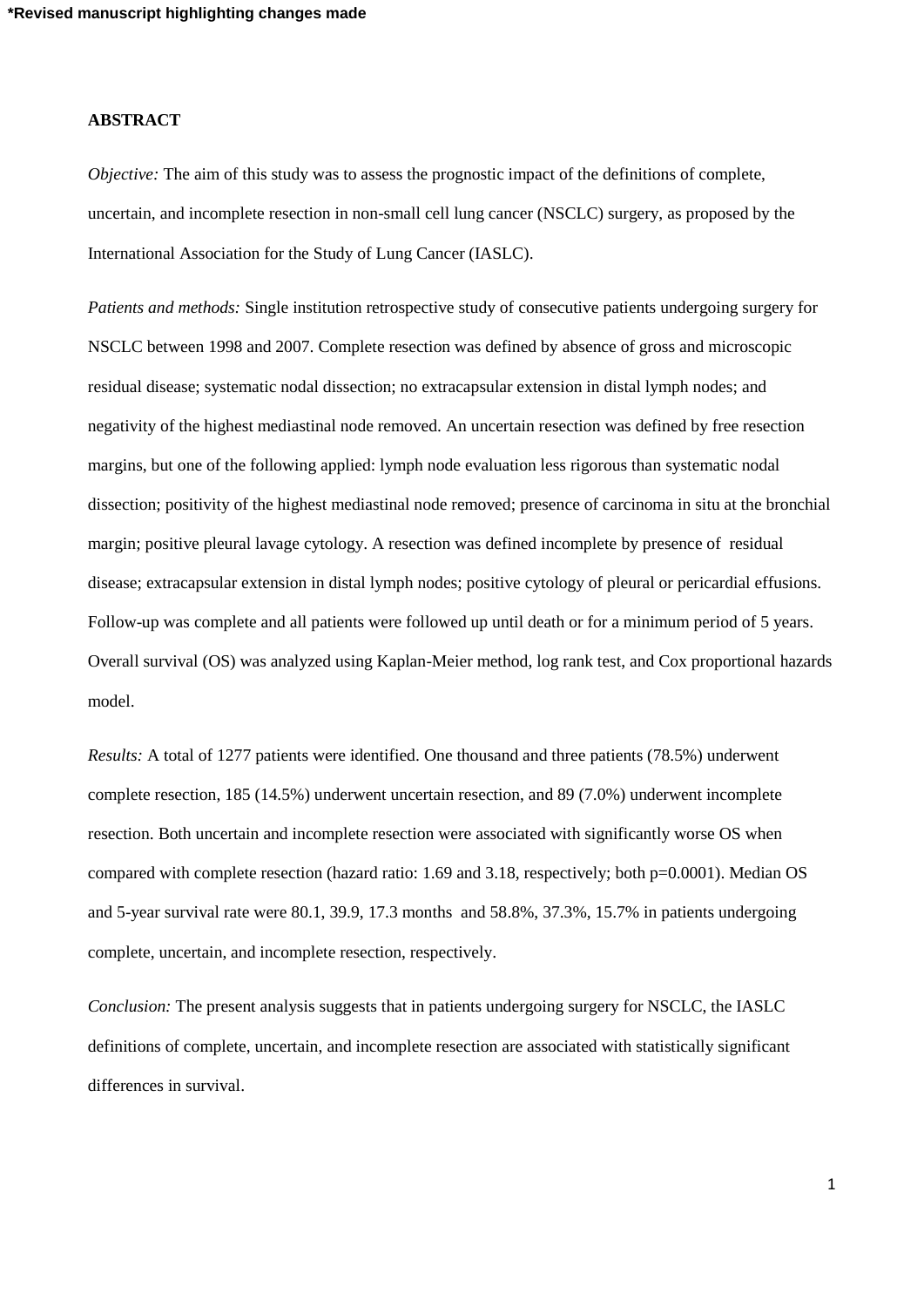# **KEYWORDS**

Non-small cell lung cancer; Surgery; Incomplete resection; Residual disease; Survival.

## **1. Introduction**

In patients with non-small cell lung cancer (NSCLC), in the absence of distant metastasis, complete surgical resection continues to be the mainstay therapeutic modality. However, controversy exists about the definition of complete resection in NSCLC surgery [1-4] and inconsistencies regarding the impact of incomplete resection on prognosis further complicate matters [5-7]. In 2005, the International Association for the Study of Lung Cancer (IASLC) proposed several criteria to define complete and incomplete resection in NSCLC surgery taking into account pertinent literature and incorporating the concept of systematic nodal dissection [8]. Besides, a third category of uncertain resection was added.

To our knowledge, no studies have specifically addressed the prognostic significance of the IASLC proposed definitions. Thus, we conducted a retrospective study evaluating the prognostic impact of these definitions in conjunction with other established clinicopathologic prognostic factors in a series of 1277 consecutive patients undergoing surgery for NSCLC.

## **2. Patients and methods**

## *2.1 Data retrieval*

The study protocol was approved by the Institutional Review Board with a waiver of patient consent. We performed a retrospective analysis on a prospectively computerized database including all consecutive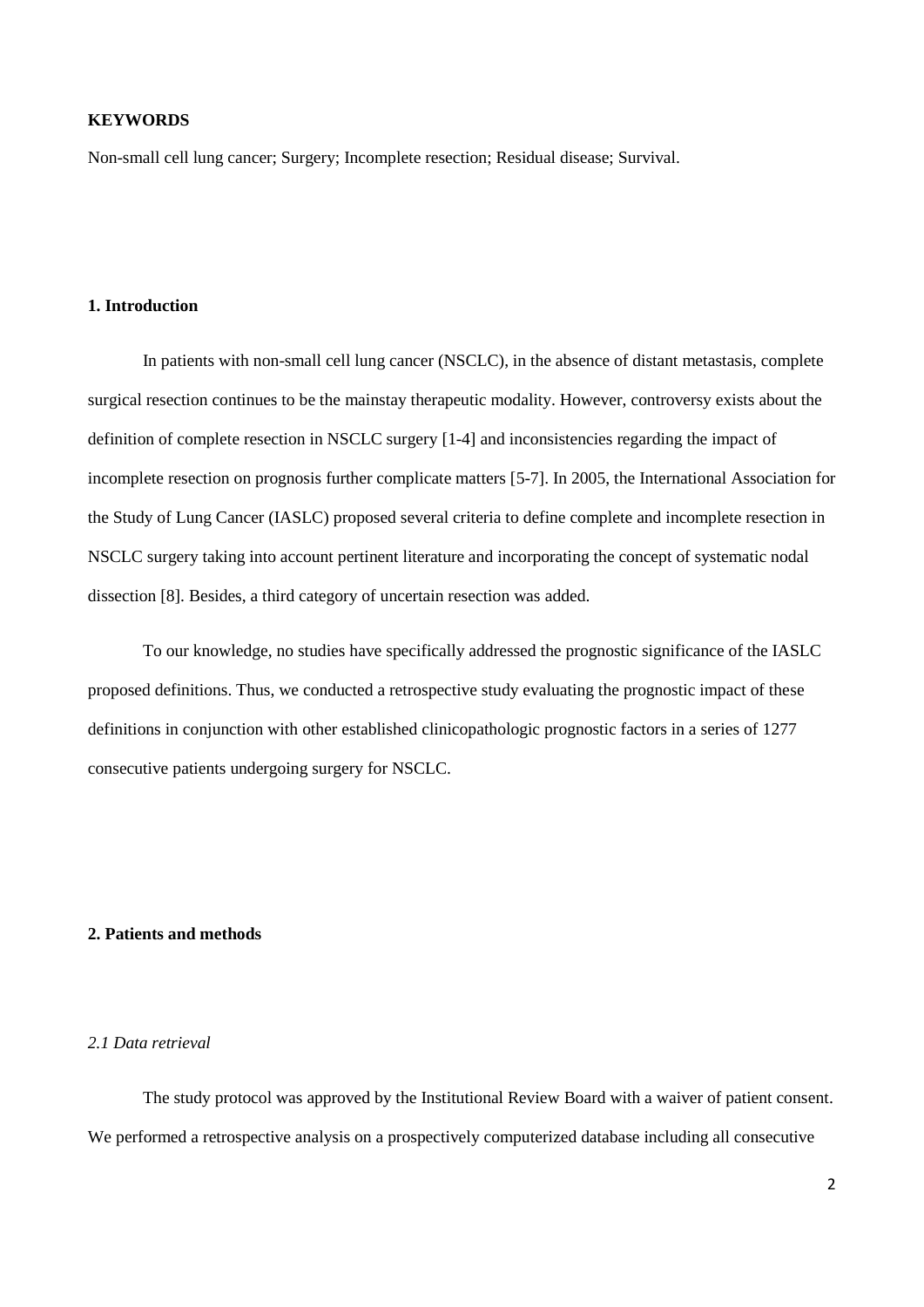NSCLC patients who underwent thoracotomy for a planned resection between January 1998 and December 2007 in our institution. The following exclusions were made: patients proved to have not resectable lesions at the time of exploration, and patients receiving pulmonary resection for carcinoid tumors.

## *2.2 Data variables*

The demographic and clinical variables considered were patient age, patient gender, and comorbidity. The modified Charlson Comorbidity Index (CCI) [9] was used as a measure of comorbidity and each patient was categorized in one of three comorbidity grades: 0, 1-2, and 3 or more.

Treatment variables included induction therapy, year of surgery, surgery, and adjuvant therapy. Surgical procedures were defined as pneumonectomy, lobectomy, segmentectomy, and wedge resection. Bronchial sleeve resections and bilobectomies were grouped under the lobectomy category. Perioperative outcomes included length of hospital stay, postoperative morbidity and mortality. Overall postoperative morbidity was defined as the occurrence of at least one complication within 30 days after surgery or during the hospitalization. Major cardiopulmonary morbidity occurred if one or more than one of the following were present: acute myocardial infarction; cardiac failure requiring inotropic support; haemodynamically unstable arrhythmia requiring treatment; pulmonary embolism; adult respiratory distress syndrome; respiratory failure (PaO<sub>2</sub> <65 mmHg and/or PaCO<sub>2</sub> >45 mmHg); pneumonia defined by typical clinical, laboratory, and radiographic features; atelectasis requiring bronchoscopy; bronchopleural fistula. Operative mortality was reported as 30-day mortality, defined as any death occurring within 30 days of surgery; perioperative mortality, defined as any death occurring in hospital or within 30 days of surgery; and 90-day mortality, defined as any death occurring within 90 days of surgery.

Tumor variables considered were histology, tumor size, pT status, pN status, and pTNM stage. Histology subtypes were classified into categories of adenocarcinoma, squamous cell carcinoma, and other histologic types. Patients were initially staged according to the sixth TNM classification and the TNM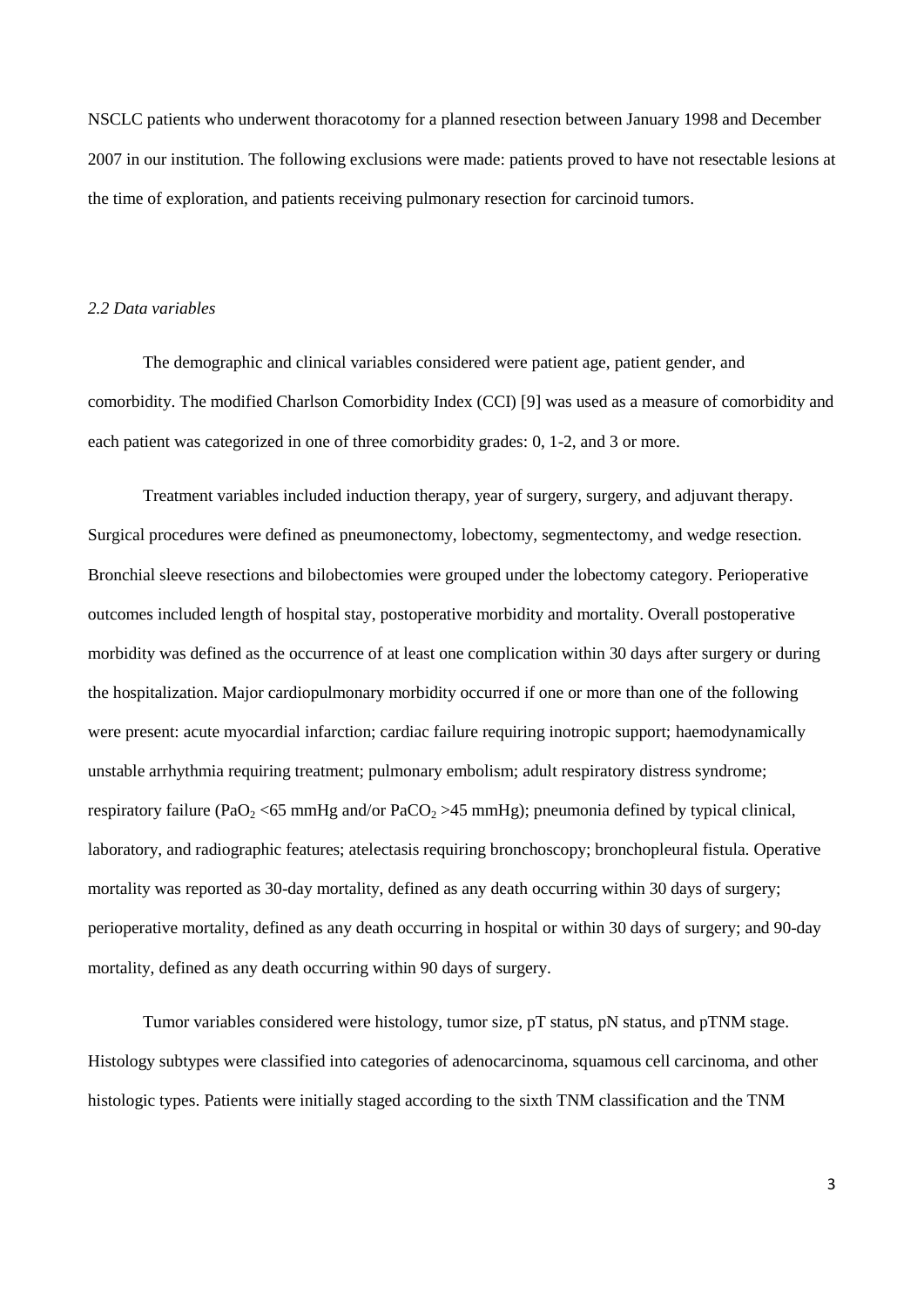descriptors were converted to the eighth edition [10]. Intrathoracic lymph node stations were localized according to the Mountain-Dresler map [11].

Finally, operative notes and pathology reports were reviewed and the completeness of resection was determined based on the IASLC proposed criteria [8]. A complete resection required all of the following: absence of gross and microscopic residual disease; systematic nodal dissection including, at least, three nodes removed from pulmonary stations and three removed from mediastinal stations, one of which had to be the subcarinal station; no extracapsular extension in distal lymph nodes; and negativity of the highest mediastinal node removed. An uncertain resection was defined by free resection margins, but one of the following applied: lymph node evaluation less rigorous than systematic nodal dissection; positivity of the highest mediastinal node removed; presence of carcinoma in situ at the bronchial margin; positive pleural lavage cytology. A resection was defined incomplete if any of the following applied: presence of residual disease; extracapsular extension in distal lymph nodes; positive cytology of pleural or pericardial effusions.

## *2.3 Statistical methods*

#### *2.3.1 Sample size and power of the study*

The power of the study associated with the available sample size was based on the primary endpoint of overall survival (OS) among patients undergoing complete resection in comparison with OS among patients undergoing uncertain or incomplete resection for NSCLC. For an  $\alpha$  value equal to 0.05 level of significance, considering a total of 1277 available patients and an accrual time of 120 months, and assuming a median follow-up time of 66 months and median survival times  $m_1 = 75$  months and  $m_2 = 57$  months among patients undergoing complete resection and patients undergoing uncertain or incomplete resection, respectively (hazard ratio = 1.316), a power (1 -  $\beta$ ) 92.4% was achieved. The power was estimated assuming a dropout rate  $\phi$  equal to 0.20 (Schoenfeld's formula [12] implemented by the ADDPLAN version 4.0.3 [Adaptive Design and Analyses, ADDPLAN GmbH, Germany] software).

## *2.3.2 Statistical analysis*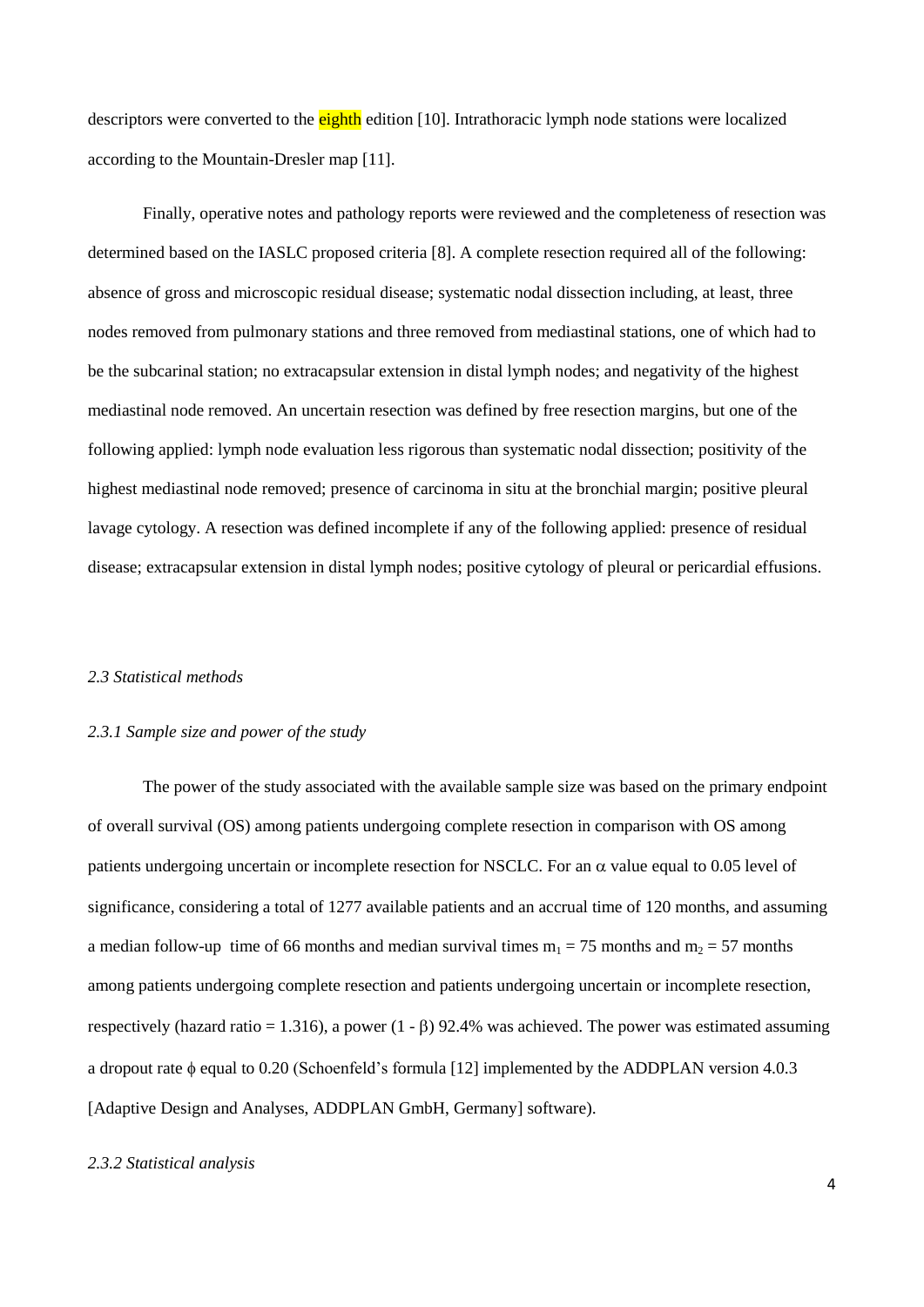Descriptive statistics were used to describe patient characteristics, surgical treatment and perioperative outcomes, and tumor characteristics. Categorical data were reported as counts and proportions. After being examined for normality with the Shapiro-Wilk test, continuous data used in the study were not symmetrically distributed and were expressed as medians and interquartile ranges, unless otherwise stated. For between-group comparisons, we used the Kruskal-Wallis test for continuous data and the  $\chi^2$  test for categorical data. All variables entered in the study were complete.

The primary endpoint of interest was the impact of the IASLC definitions of complete, uncertain, and incomplete surgical resection on OS, calculated as the difference in months between date of surgery and death from any cause or censored at the date of last contact or the end of the study in September 2013. Follow-up was complete and all patients were followed up until death or for a minimum period of 5 years. Long-term mortality data were collected using a combination of data linkage to civil administrations or direct contact with patients. Survival curves were estimated using the Kaplan-Meier approach and differences between groups were analyzed using the log rank test. Cox proportional hazard regressions were used to estimate crude and adjusted hazard ratios for death and relative 95% confidence intervals in order to assess the significance of covariates included in the models. An  $\alpha$  value equal to 0.05 was used for statistical significance.

Statistical analysis was performed using the IBM SPSS Statistics version 22 (IBM SPSS Inc., USA) software package.

#### **3. Results**

*3.1 Patient data*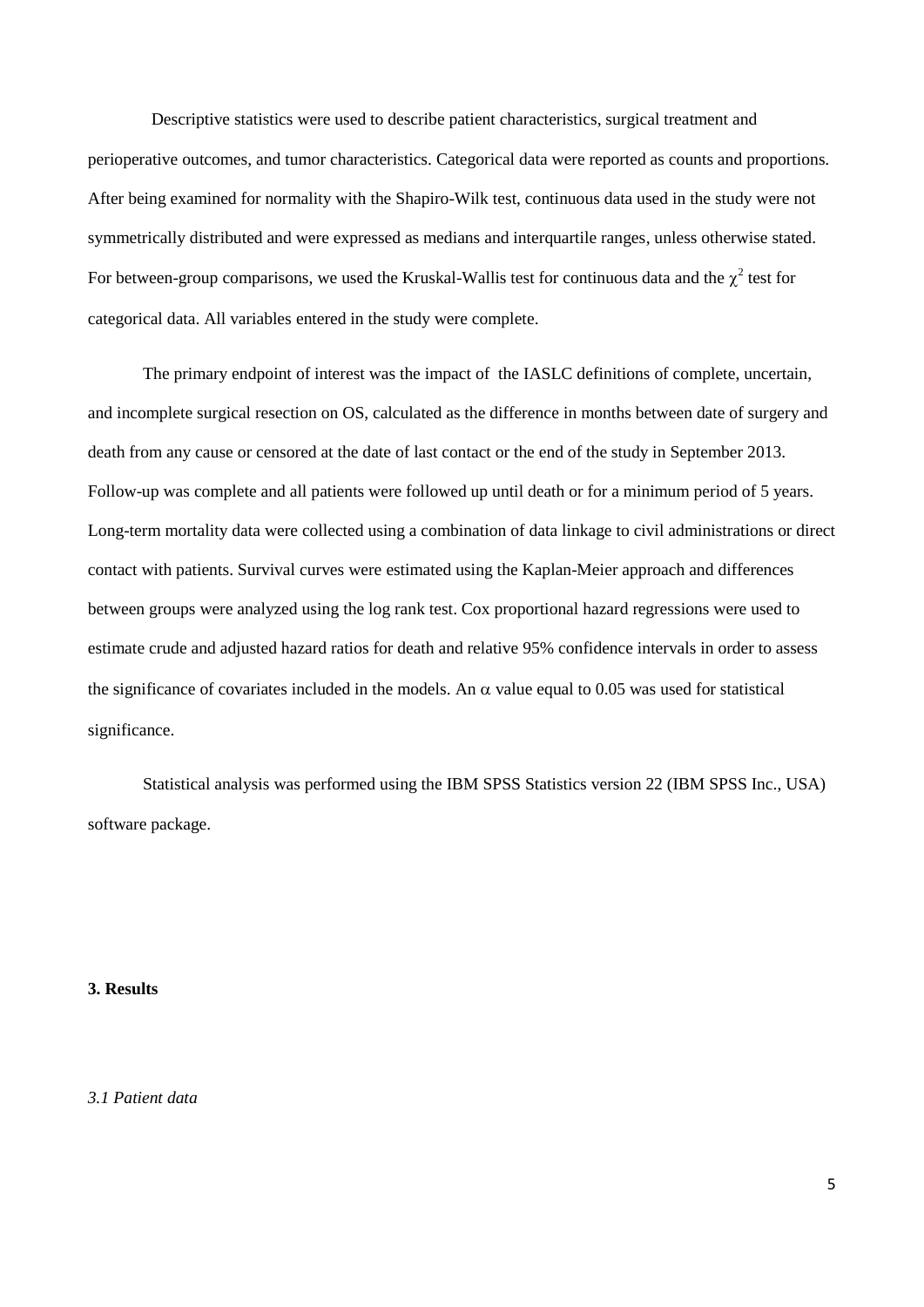A total of 1277 consecutive patients were included in the final analysis (Figure 1). One thousand and three patients (78.5%) underwent complete resection, 185 (14.5%) underwent uncertain resection, and 89 (7.0%) underwent incomplete resection. The uncertain resection group included 107 patients in whom lymph node evaluation was less rigorous than systematic nodal dissection; 76 patients in whom the highest mediastinal node removed was positive; and 5 patients in whom the bronchial resection margin showed carcinoma in situ. In 3 patients, the resection fulfilled more than one criteria required to be designated as an uncertain resection. As a matter of fact, during the study period, pleural lavage cytology was not performed. However, at thoracotomy, small amounts of pleural fluid (less than 100 ml) were observed in 125 (9.8%) patients out of 1277 and cytological examination results were positive for malignant cells in 14 (11.2%). These were included in the incomplete resection group (n=89) which also comprised 12 patients with macroscopic residual tumor (mediastinum 7, chest wall 5); 32 patients with microscopic residual tumor (bronchial stump 15, vascular stump 4, mediastinum 4, chest wall 9); and 41 patients with extracapsular nodal involvement. In 9 patients, the resection fulfilled more than one criteria required to be designated as an incomplete resection.

Baseline demographic and clinical variables, treatment variables, and tumor variables in the three study groups are summarized in Table 1. When comparing the three groups, there was no significant difference with regard to baseline demographic and clinical variables. However, several differences were identified in treatment and tumor variables. Patients undergoing uncertain or incomplete resection were more likely to have received induction therapy and to receive adjuvant therapy. In addition, there were significant differences between the groups in the types of surgery. Indeed, during the study period, sublobar resections were mainly used as a compromise procedure in patients deemed to be high surgical risk because of comorbidities or impaired cardiopulmonary function, and were associated with lower prevalence of systematic nodal dissection and higher prevalence of residual disease. The groups were otherwise similar for perioperative outcomes. As for tumor variables, patients undergoing complete resection were more likely to have a smaller tumor size and lower pathologic disease stage.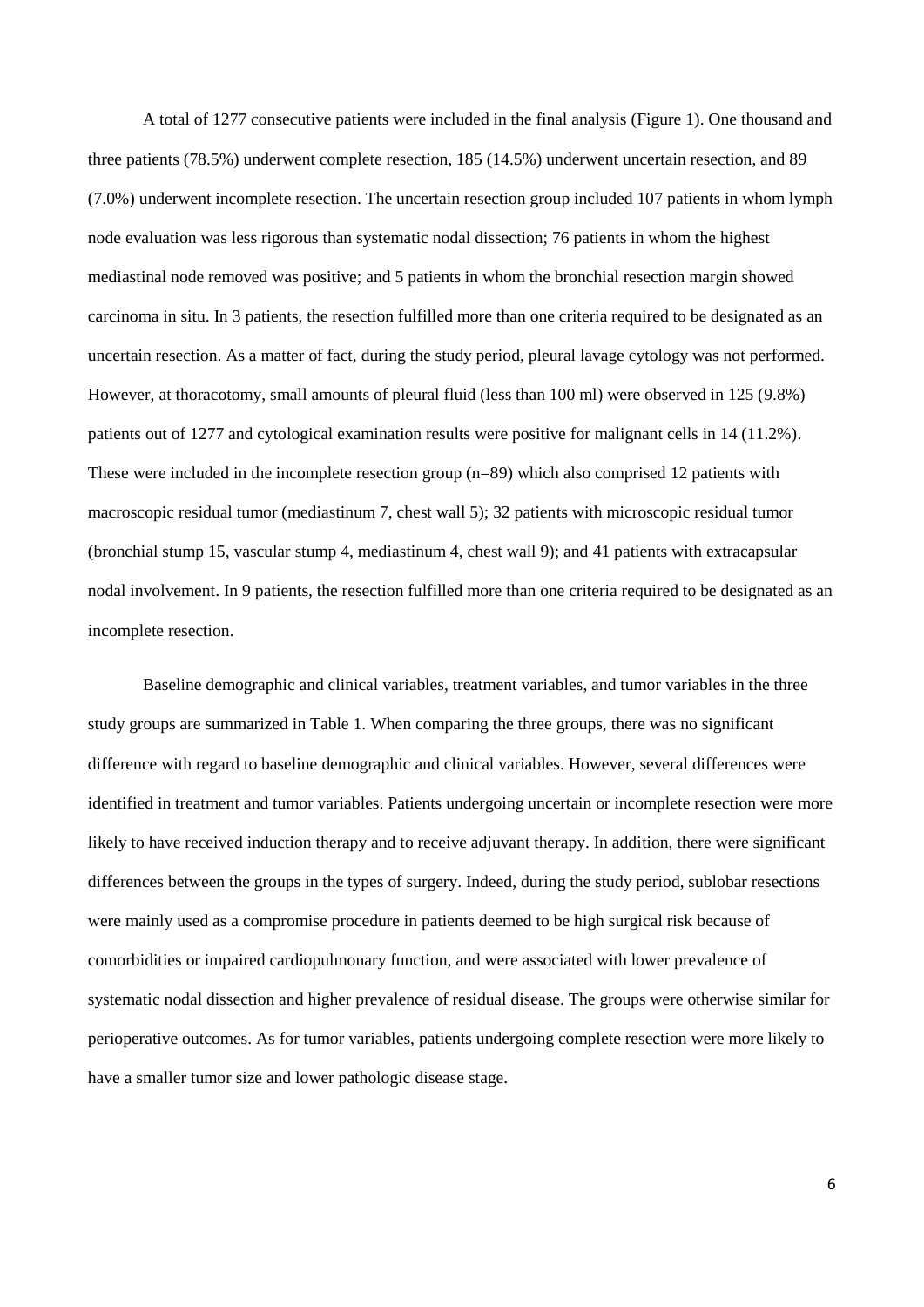## *3.2 Survival data*

At the conclusion of this study in September 2013, after a median follow-up of 66.8 months (IQR 21.3 to 102.5), 853 patients (66.8%) had died (median survival 32.1 months; range 0 to 188.6; IQR 14.9 to 67.5). Median follow-up of 424 surviving patients (33.2%) was 109.6 months (range 62.1 to 187.0; IQR 86.5 to 140.3).

From our Kaplan-Meier analysis, we found that complete resection was associated with significantly better OS compared with uncertain or incomplete resection (log rank p=0.0001) (Figure 2 and Table 2). More specifically, the 5-year survival rate among the 5 patients undergoing uncertain resection because of presence of carcinoma in situ in the bronchial resection margin was 40.0% while the 5-year survival rate was 28.8% and 44.2% in patients (n=76) in whom the highest mediastinal node removed was positive and in patients (n=107) who underwent less rigorous lymph node evaluation, respectively. Of note, all the 9 patients in whom the resection showed more than one of the characteristics required to be designated as an incomplete resection had died by the end of the second year. On the other hand, in the subset of 80 patients in whom the resection showed only one of the characteristics required to be designated as an incomplete resection, long-term ( $\geq$ 5 years) survivors included 3 (30.0%) of 10 patients with positive cytology of pleural fluid, 1 (11.1%) of 9 patients with macroscopic residual tumor, 6 (21.4%) of 28 patients with microscopic disease in a resected margin, and 4 (12.1%) of 33 patients with extracapsular nodal involvement.

Additional factors that were determined as significant at univariable analysis of survival included age, gender, CCI, occurrence of major postoperative cardiopulmonary complications, tumor size, pT status, pN status, pTNM stage, and administration of adjuvant therapy after surgery (Table 2).

At the multivariable analysis (Table 3), age, gender, CCI, completeness of resection, pT status, and pN status were the parameters that retained significant independent prognostic impact. The greatest hazard ratios of death were observed for incomplete resection  $(2.299)$  times more in respect to patients undergoing complete resection), for pT4 tumor  $(1.878)$  times as opposed to patients with pT1 tumor) and for pN2 disease  $(1.840)$  times as opposed to patients with pN0 disease).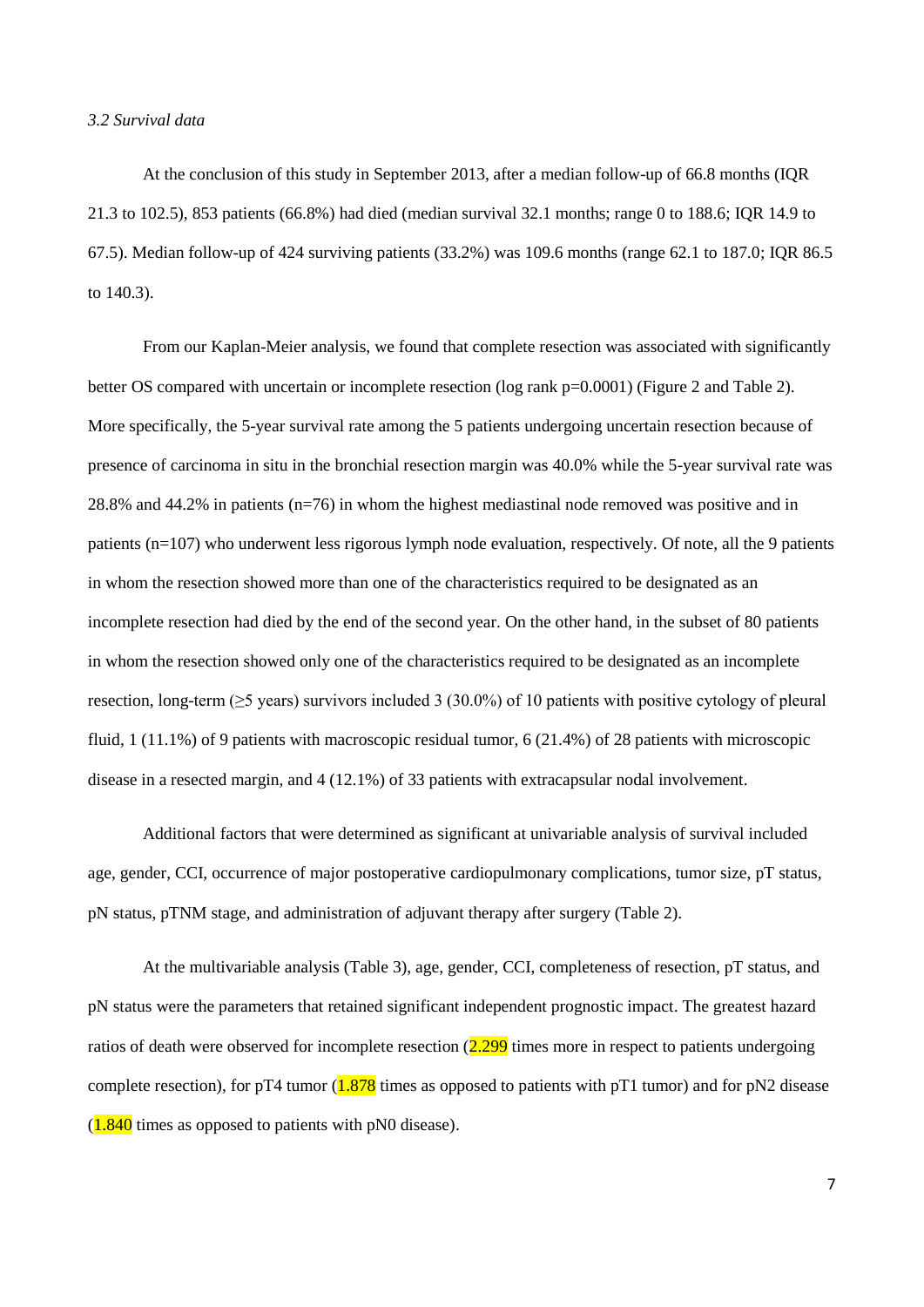Finally, in an effort to explore further the prognostic significance of the IASLC definitions, these patients were compared to patients (n=57) who, during the study period, were proved to have unresectable lesions at the time of exploration. Patients undergoing exploratory thoracotomy faced significantly worse survival than did patients undergoing incomplete resection: median OS and 5-year survival rate were 12.1 months (95% CI: 7.9-16.2) and 10.5%, respectively (p=0.0001).

## **4. Discussion**

The aim of our study was to investigate whether the IASLC definitions of complete, uncertain and incomplete resection were able to predict OS in a population of patients undergoing surgery for NSCLC. Admittedly, the definition of complete resection in NSCLC surgery has markedly varied among reports. According to Mountain [2], an apparent complete resection is defined as follows: (1) the surgeon is certain that all known disease has been removed; (2) the resection margins are free at pathologic examination; (3) within each major lymphatic drainage region the most distal node is negative at microscopy; and (4) there is no extranodal extension in the resected mediastinal lymph nodes. On the other hand, Shields [4] emphasized the need to establish a stringent definition of an incomplete resection which was to be based on histological confirmation of residual disease at the margins of the resected specimen. However, Law and coworkers [13] had pointed out that the histological report of tumor at the margin of the resected bronchus may reflect sectioning artifacts while another interpretation problem was illustrated in a study on the reproducibility of intranodal and extranodal growth patterns in the histological examination of lymph nodes in NSCLC [14]. Indeed, Fujimoto and coworkers [15] described 26 patients with NSCLC who underwent completion pneumonectomy following incomplete initial resection due to pathologically proven positive bronchial margin ( $n=15$ ) or positive N1 disease with extracapsular infiltration ( $n=11$ ). The mean interval between first and second operation was 28 days and no residual tumor was found in 18 (69.2%) of 26 patients. Discordant definitions of complete resection [1-4], coupled with elusive identification of resection margins and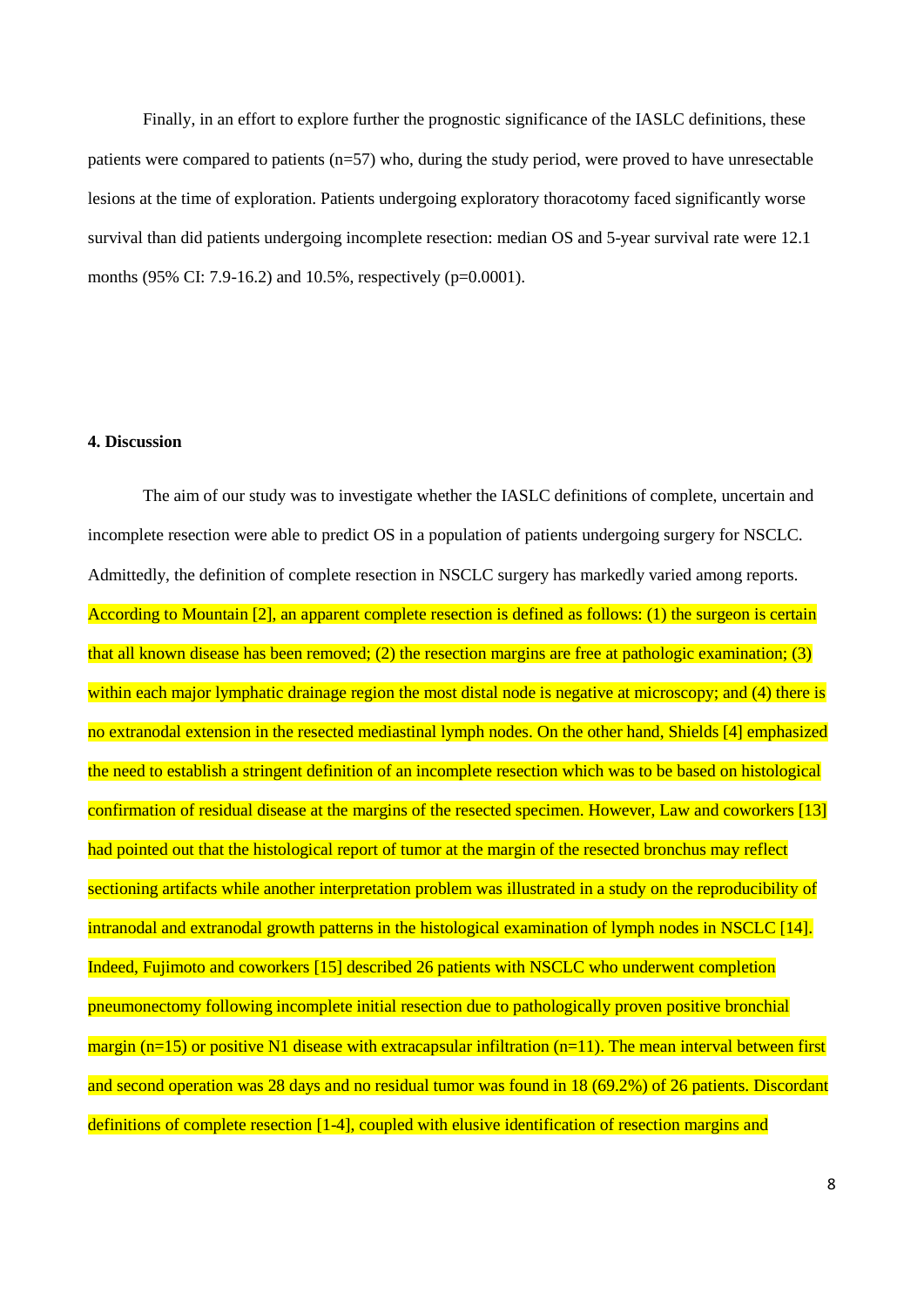difficulties in the reproducibility of metastatic growth patterns in lymph nodes [13-15], may represent a plausible explanation of inconsistencies regarding the prognostic impact of an incomplete resection on survival [5-7].

The results from the current study indicate that complete resection was associated with significantly better survival compared with uncertain or incomplete resection, as defined according to the IASLC criteria. Furthermore, patients undergoing exploratory thoracotomy had significantly worse outcomes than those undergoing incomplete resection [16]. The data do emphasize the primary rule of achieving a complete resection in NSCLC surgery and imply that the IASLC definitions of uncertain and incomplete resection are markers of advanced loco-regional disease and higher likelihood of occult distant metastasis [17].

Residual disease was documented in 44 (3.4%) of 1277 patients, including 32 (2.5%) with microscopically positive margins and 12 (0.9%) with macroscopically positive margins. The incomplete resection group also included 14 patients with cytologically positive pleural fluid and 41 patients with extracapsular N2 disease. Considering that in 9 patients the resection fulfilled more than one of the criteria required to be designated as an incomplete resection, the overall prevalence of incompletely resected NSCLC in our study population (7.0%) is similar to that reported in two recent studies which have analyzed the U.S. National Cancer Data Base adopting the traditional criterion of margin positivity [18,19].

According to the IASLC definitions [8], the uncertain resection category includes cases in which there is no evidence of residual disease but the strict criteria of complete resection are not fulfilled. In the present series, the uncertain resection group comprehended 107 (8.4%) out of 1277 patients in whom lymph node evaluation was less rigorous than systematic nodal dissection, 76 (5.9%) patients in whom the highest mediastinal node removed was positive, and 5 (0.4%) patients in whom the bronchial resection margin showed carcinoma in situ. Although lymph node assessment is a prerequisite for accurate staging in NSCLC resection, the extent of lymph node removal required is controversial and the quality of lymph node examination is highly variable in clinical practice. Osarogiagbon and Yu [20], querying the U.S. Surveillance, Epidemiology, and End Results (SEER) database of lung cancer resections from 1998 to 2009, found that patients in whom no lymph nodes were examined (pNx) represented 13% of the whole surgical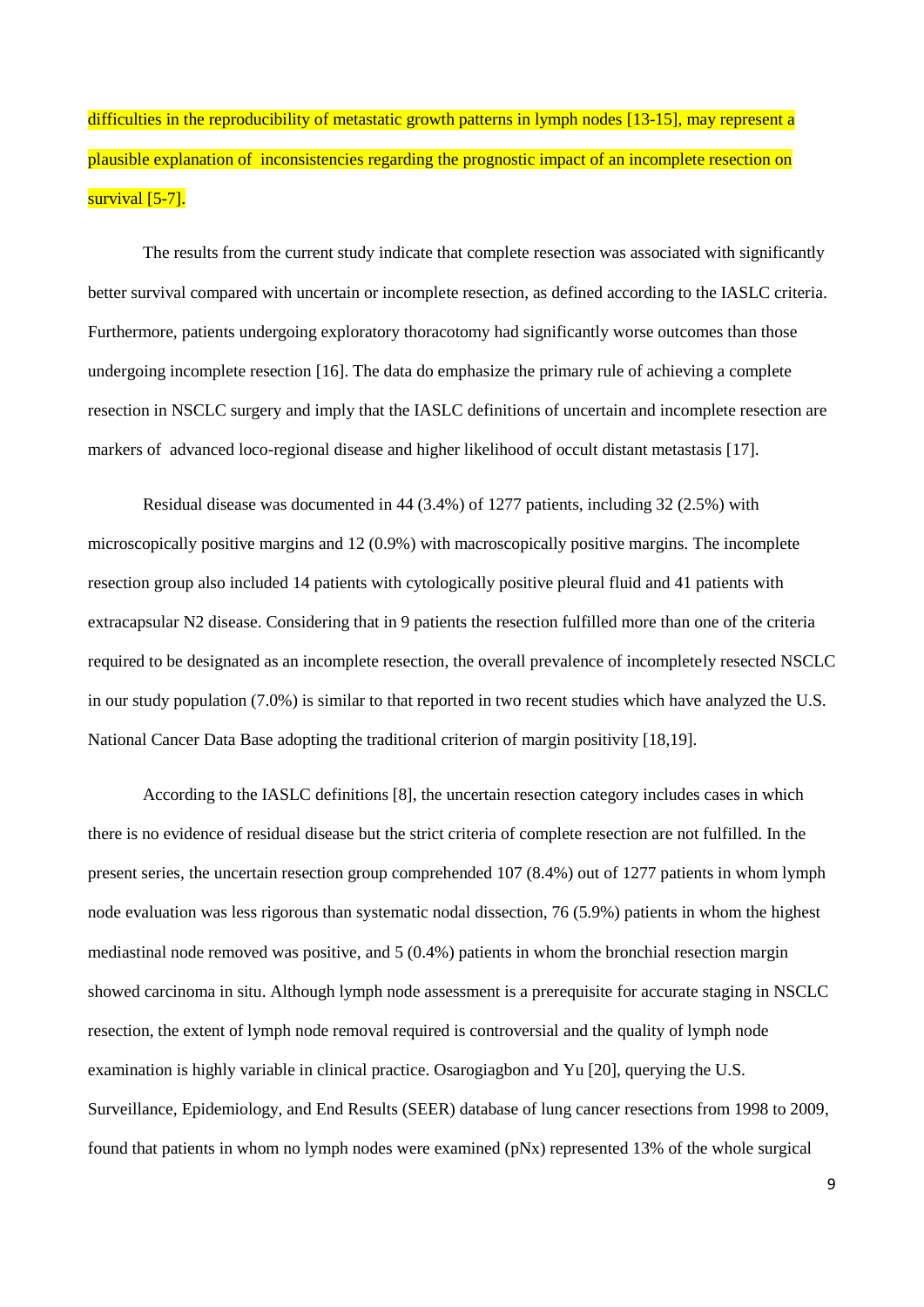resection cohort (including 51% of sublobar resections). Besides, more than 50% of NSCLC resections had suboptimal mediastinal lymph node examination [21]. As for the presence of metastasis to the highest mediastinal lymph node, in this study 76 (35.0%) of 217 patients with pN2 disease showed metastatic involvement in this location, which is lower than that observed by Zheng and coworkers (44.8%) [22].

Statistically significant differences were not observed between the three study groups in baseline demographic characteristics, whereas a marginal difference was seen in the CCI: the morbidity index score showed a slight increase in patients undergoing uncertain or incomplete resection as compared with patients undergoing complete resection. Most likely, this is due to two factors: limited lymph node examination or nonexamination, and unanticipated extension of NSCLC at thoracotomy in patients with borderline medical fitness for surgery.

Our finding that patients undergoing uncertain or incomplete resection were more likely to have received induction therapy (9.2% and 18.0%, respectively, versus 5.5% of patients undergoing complete resection; p=0.0001) is similar to those of previous reports [7,19]. Indeed, NSCLC patients with imaging findings suggestive of questionable surgical resectability are at higher likelihood of undergoing induction therapy and at higher risk for an incomplete resection.

As regards the types of surgery, it should be noted that sublobar resections, particularly wedge resections, were more frequently performed in patients with coexistent cardiopulmonary impairment and were associated with fewer or no dissected intrathoracic lymph nodes. Indeed, no lymph nodes were sampled in 23 (44.2%) of 52 patients undergoing wedge resection and in 2 (3.2%) of 62 patients undergoing segmentectomy. Patients who did not have lymph nodes sampled (pNx) had a 5-year survival rate similar to that of  $pN2$  cohort, suggesting that a substantial proportion of  $pNx$  patients had missed lymph node metastasis. In addition, patients who had sublobar resection were significantly more likely to undergo an incomplete resection, as compared with patients who had major anatomic resection (14.0% and 6.3%, respectively; p=0.002). These observations are in accordance with the results of other large database studies and institutional series [18-20,23].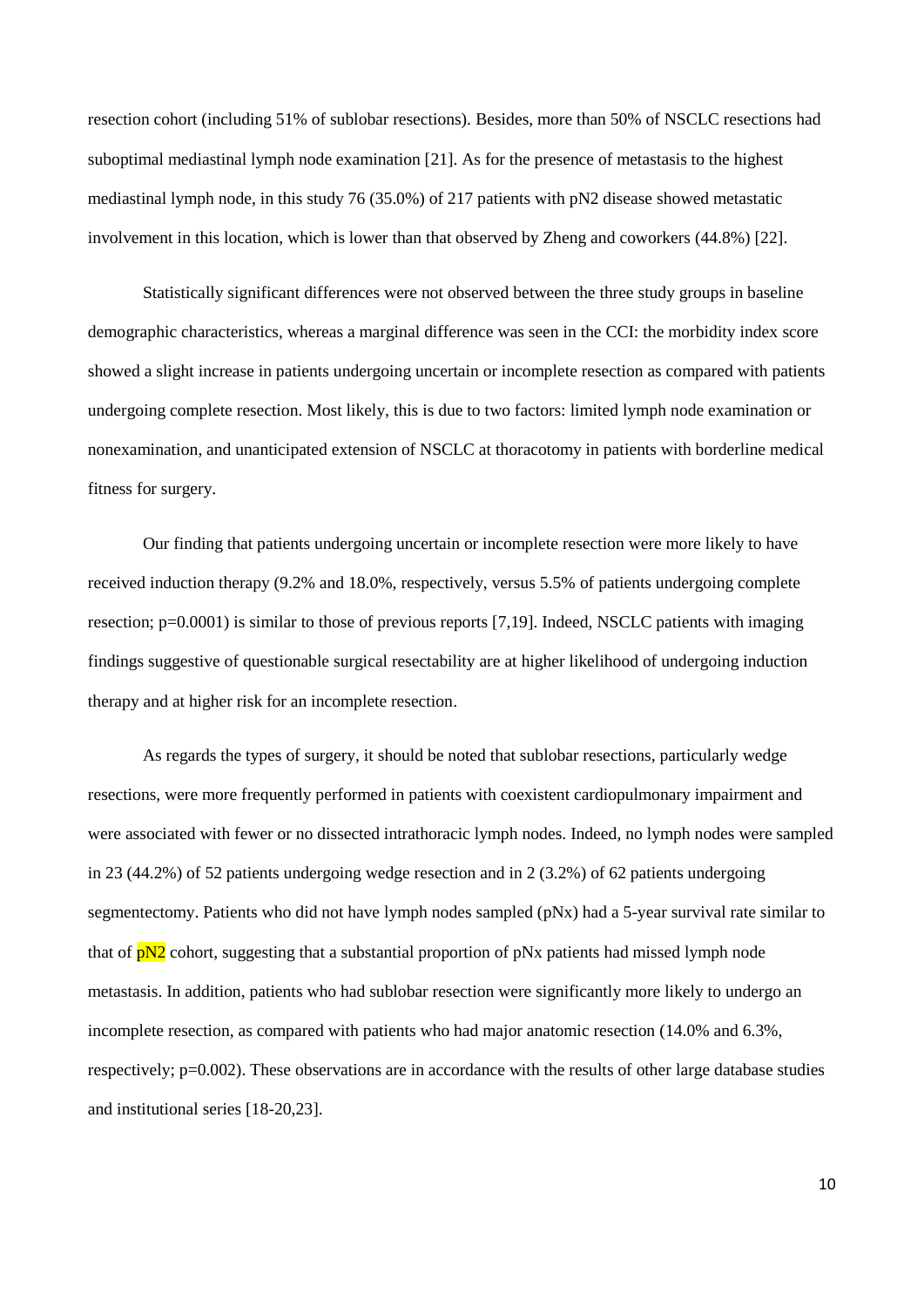Perioperative outcomes were similar in the three study groups, but the uncertain and incomplete resection patients experienced a twofold higher rate of postoperative death. We hypothesize that this may be due to differences in comorbidity profile and administration of induction therapy.

Not unexpectedly, patients who underwent complete resection were more likely than those who underwent uncertain or incomplete resection to have a smaller tumor diameter and to have earlier staged tumors. In other words, surgical curability did decline with increasing tumor diameter and advancing disease stage [7,18,19].

In contrast with other authors [18,19], we found that compared with patients who did not have postoperative adjuvant therapy, OS was significantly worse for patients treated with adjuvant therapy. This observation likely reflects both a limited effectiveness of adjuvant therapy and an inherent selection bias whereby patients with more advanced disease stage were at higher likelihood of undergoing adjuvant therapy. Additionally, practice standards regarding referral of patients for adjuvant therapy and medical oncologic protocols were not uniformly established during the 10-year time frame of this study.

Several limitations regarding the present study should be considered. Retrospective single institution studies are inherently subject to unobserved confounding and selection bias. Further limitations arise from the long time interval of patient accrual, the small number of patients available for subgroup analyses, and lack of data concerning locoregional or distant recurrences and cause of death. However, follow-up was complete and all patients were followed up until death or for a minimum period of 5 years, with a median length for surviving patients at 109.6 months. Moreover, the prognostic significance of the IASLC definitions was verified by a multivariable analysis including well known patient-, disease-, and treatmentrelated prognostic factors.

In conclusion, the present analysis suggests that in patients undergoing surgery for NSCLC, the IASLC definitions of complete, uncertain and incomplete resection are associated with statistically significant differences in survival. Given the limitations of a retrospective analysis, further prospective study is needed to definitely confirm our findings.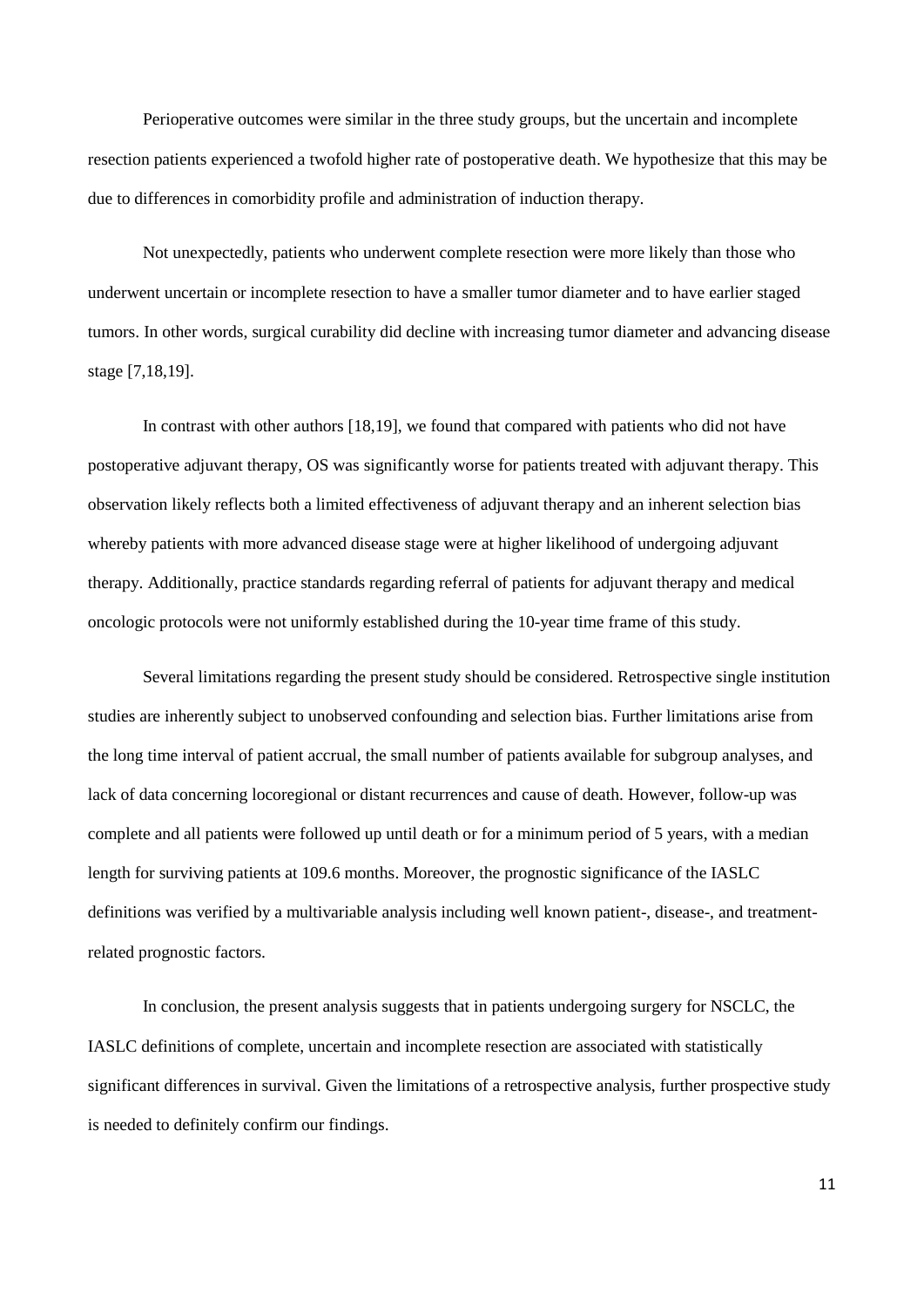#### **Acknowledgements**

The authors are especially indebted to Professor Piero Borasio for his permission to investigate patients under his care.

## **Conflict of Interest**

All authors declare that there is no conflict of interest.

# **References**

- [1] T. Naruke, K. Suemasu, S. Ishikawa. Lymph node mapping and curability at various levels of metastasis in resected lung cancer. J Thorac Cardiovasc Surg 76 (1978) 832-839.
- [2] C.F. Mountain. The biological operability of stage III non-small cell lung cancer. Ann Thorac Surg 40 (1985) 60-64.
- [3] T. Lad, L. Rubinstein, A. Sadeghi, for the Lung Cancer Study Group. The benefit of adjuvant treatment for resected locally advanced non-small-cell lung cancer. J Clin Oncol 6 (1988) 9-17.
- [4] T.W. Shields. The "incomplete" resection. Ann Thorac Surg 47 (1989) 487-488.
- [5] Y. Lacasse, H.C. Bucher, E. Wong, L. Griffith, S. Walter, R.J. Ginsberg, G.H. Guyatt, for the Canadian Lung Oncology Group. "Incomplete resection" in non-small cell lung cancer: need for a new definition. Ann Thorac Surg 65 (1998) 220-226.
- [6] C. Lequaglie, B. Conti, P.P. Brega Massone, G. Giudice. Unsuspected residual disease at the resection margin after surgery for lung cancer: fate for patients after long-term follow-up. Eur J Cardio-thorac Surg 23 (2003) 229-232.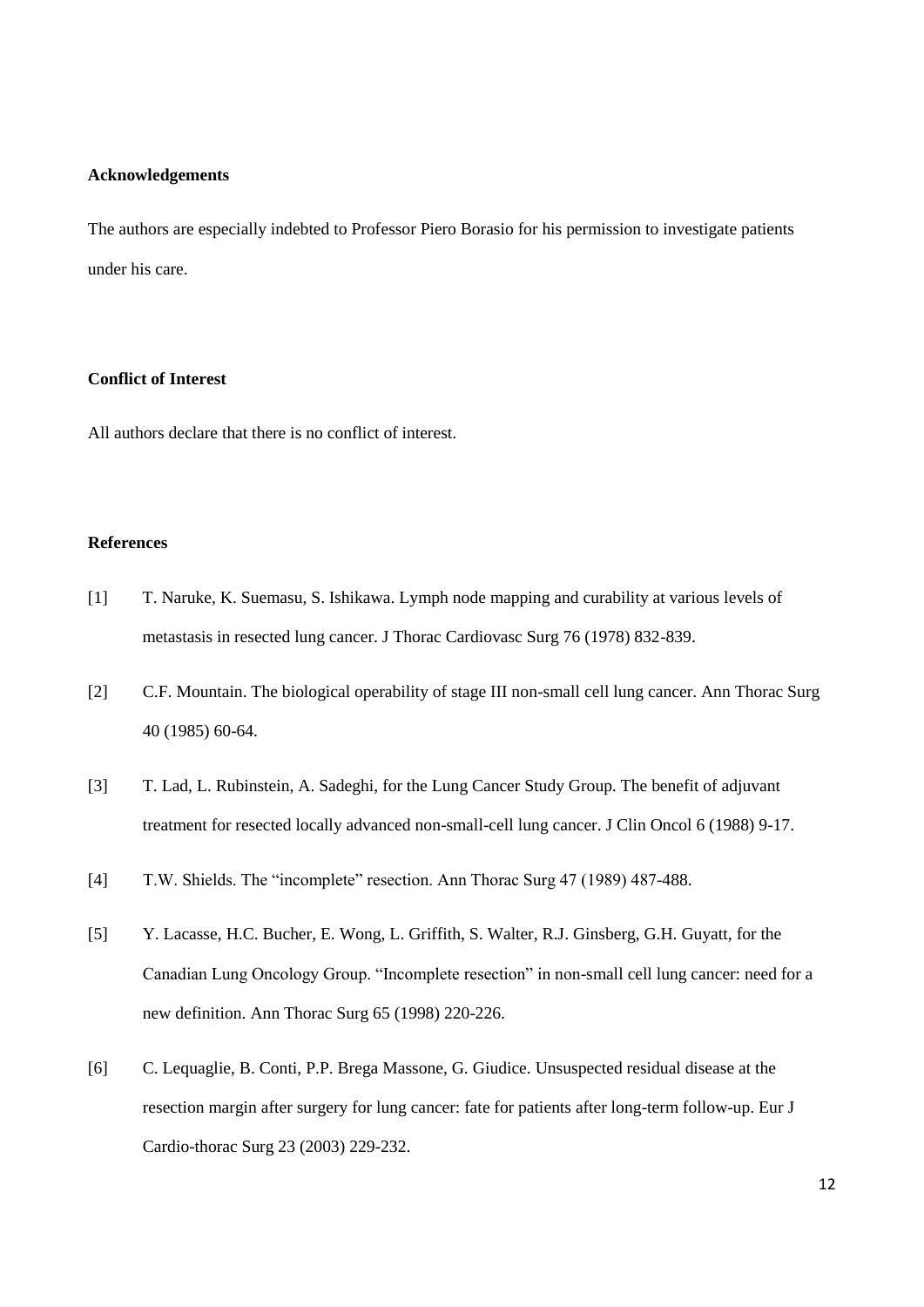- [7] M. Riquet, K. Ashour, C. Foucault, F. Le Pimpec Barthes, A. Dujon, A. Cazes. Microscopic residual disease after resection for lung cancer: a multifaceted but poor factor of prognosis. Ann Thorac Surg 89 (2010) 870-876.
- [8] R. Rami-Porta, C. Wittekind, P. Goldstraw, for the International Association for the Study of Lung Cancer Staging Committee. Complete resection in lung cancer surgery: proposed definition. Lung Cancer 49 (2005) 25-33.
- [9] O. Birim, A.P.W.M. Maat, A.P. Kappetein, J.P. van Meerbeeck, R.A.M. Damhuis, A.J.J.C. Bogers. Validation of the Charlson comorbidity index in patients with operated primary non-small cell lung cancer. Eur J Cardio-thorac Surg 23 (2003) 30-34.
- [10] P. Goldstraw, K. Chansky, J. Crowley, R. Rami-Porta, H. Asamura, W.E.E. Eberhardt, A.G. Nicholson, P. Groome, A. Mitchell, V. Bolejack, on behalf of the International Association for the Study of Lung Cancer Staging and Prognostic Factors Committee, Advisory Boards, and Participating Institutions. The IASLC Lung Cancer Staging Project: proposals for revision of the TNM stage groupings in the forthcoming (eighth) edition of the TNM classification for lung cancer. J Thorac Oncol 11 (2016) 39-51.
- [11] C.F. Mountain, C.M. Dresler. Regional lymph node classification for lung cancer staging. Chest 111 (1997) 1718-1723.
- [12] D. Schoenfeld. The asymptotic properties of nonparametric tests for comparing survival distributions. Biometrika 68 (1981) 316-319.
- [13] M.R. Law, M.E. Hodson, S.C. Lennox. Implications of histologically reported residual tumour on the bronchial margin after resection for bronchial carcinoma. Thorax 37 (1982) 492-495.
- [14] P.H. Theunissen, E.C. Bollen, J. Koudstaal, F.B. Thunnissen. Intranodal and extranodal tumour growth in early metastasised non-small cell lung cancer: problems in histological diagnosis. J Clin Pathol 47 (1994) 920-923.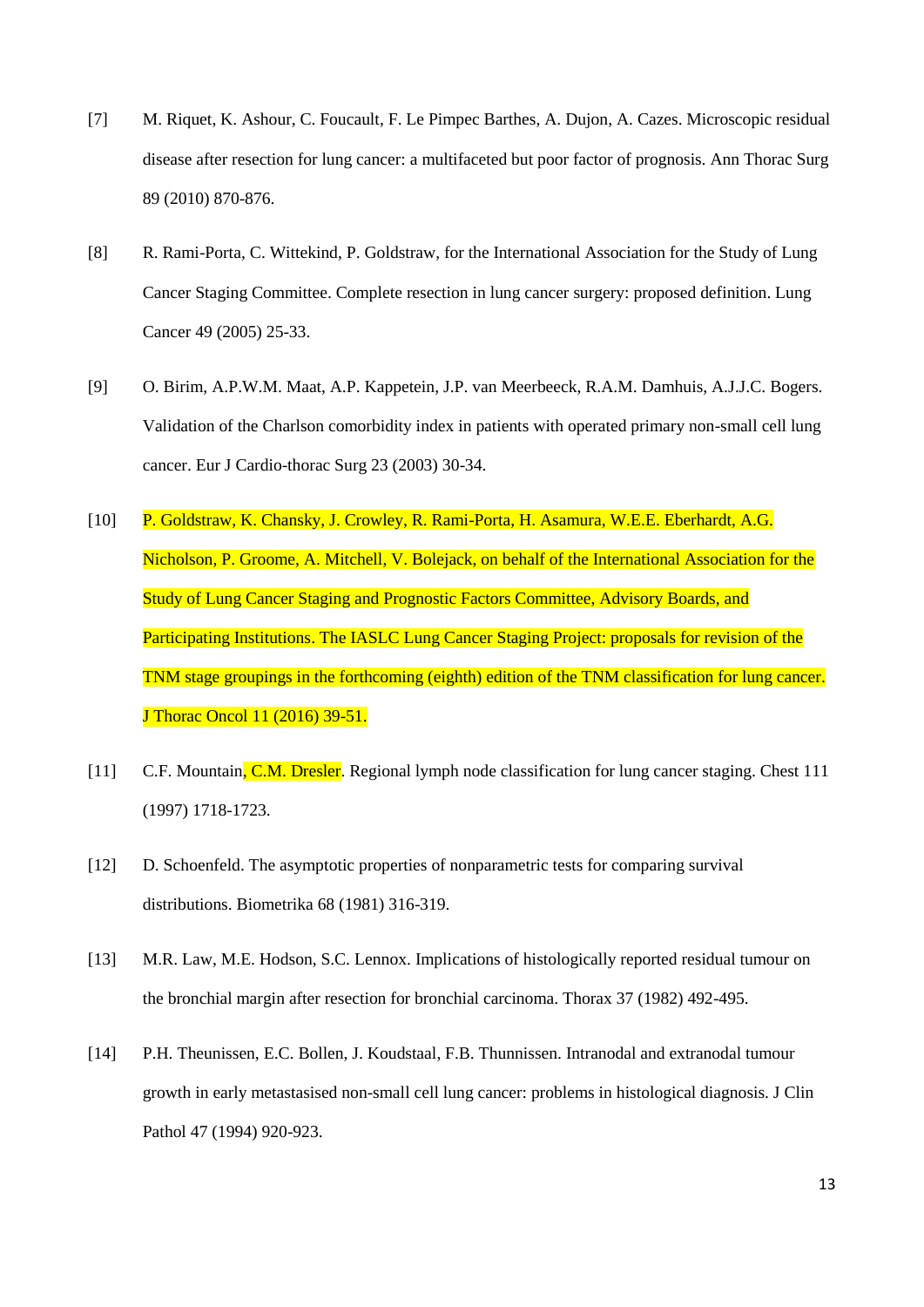- [15] T. Fujimoto, G. Zaboura, S. Fechner, L. Hillejan, T. Schröder, A. Marra, T. Krbek, M. Hinterthaner, D. Greschuchna, G. Stamatis. Completion pneumonectomy: current indications, complications, and results. J Thorac Cardiovasc Surg 121 (2001) 484-490.
- [16] K. Dall, C. Ford, R. Fisher, J. Dunning. Is there a survival advantage of incomplete resection of nonsmall-cell lung cancer that is found to be unresectable at thoracotomy? Interact. CardioVasc Thorac Surg 16 (2013) 529-532.
- [17] G. Massard, C. Doddoli, B. Gasser, X. Ducrocq, R. Kessler, C. Schumacher, G.-M. Jung, J.-M. Wihlm. Prognostic implications of a positive bronchial resection margin. Eur J Cardio-thorac Surg 17 (2000) 557-565.
- [18] J.G. Hancock, J.E. Rosen, A. Antonicelli, A. Moreno, A.W. Kim, F.C. Detterbeck, D.J. Boffa. Impact of adjuvant treatment for microscopic residual disease after non-small cell lung cancer surgery. Ann Thorac Surg 99 (2015) 406-413.
- [19] R.U. Osarogiagbon, C.C. Lin, M.P. Smeltzer, A. Jemal. Prevalence, prognostic implications, and survival modulators of incompletely resected non-small cell lung cancer in the U.S. National Cancer Data Base. J Thorac Oncol 11 (2016) e5-e16.
- [20] R.U. Osarogiagbon, X.Yu. Nonexamination of lymph nodes and survival after resection of non-small cell lung cancer. Ann Thorac Surg 96 (2013) 1178-1189.
- [21] R.U. Osarogiagbon, X.Yu. Mediastinal lymph node examination and survival in resected early-stage non-small cell lung cancer in the Surveillance, Epidemiology, and End Results database. J Thorac Oncol 7 (2012) 1798-1806.
- [22] H. Zheng, X. Hu, G. Jiang, W. Gao, S. Jiang, H. Xie, J. Ding, C. Chen. Define relative incomplete resection by highest mediastinal lymph node metastasis for non-small cell lung cancers: rationale based on prognosis analysis. Lung Cancer 72 (2011) 348-354.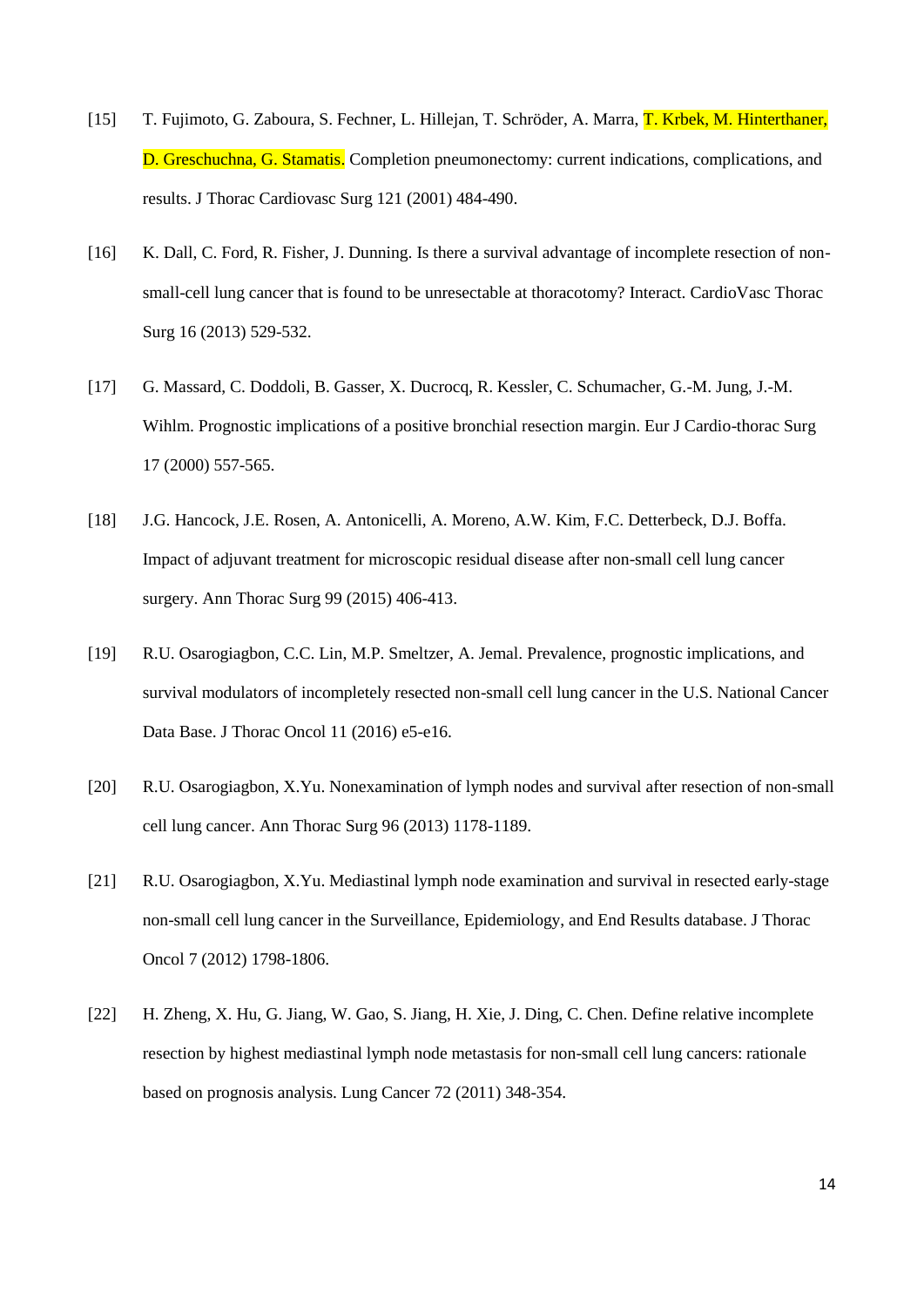[23] A.S. Wolf, W.G. Richards, M.T. Jacklitsch, R. Gill, L.R. Chirieac, Y.L. Colson, K. Mohiuddin, S.J. Mentzer, R. Bueno, D.J. Sugarbaker, S.J. Swanson. Lobectomy versus sublobar resection for small (2 cm or less) non-small cell lung cancers. Ann Thorac Surg 92 (2011) 1819-182.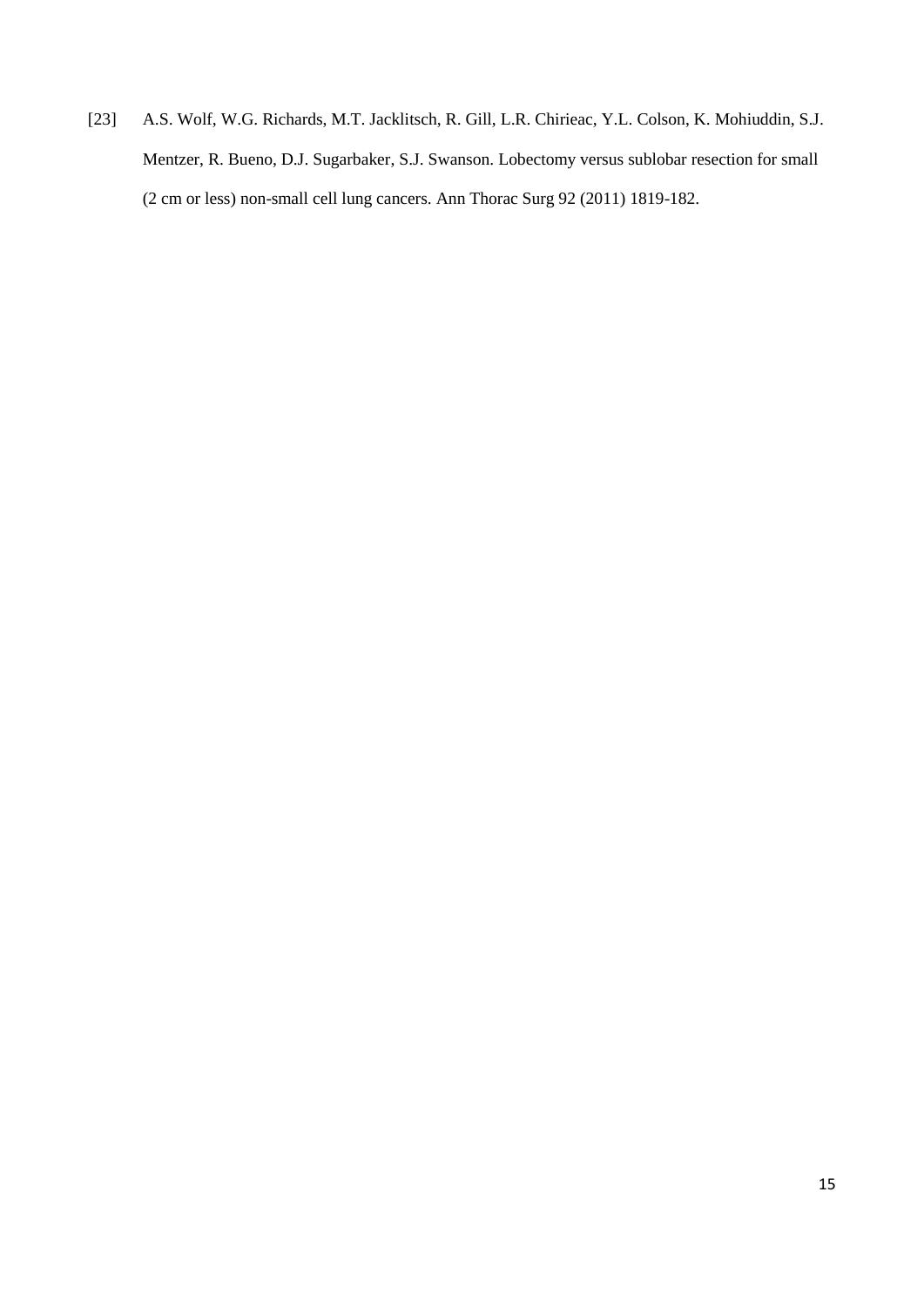# TABLE 1. Demographic and clinicopathologic data of the study population (n=1277)

| Characteristic                      | Total       | Complete R        | <b>Uncertain R</b> | Incomplete R    | P Value |
|-------------------------------------|-------------|-------------------|--------------------|-----------------|---------|
|                                     | $n = 1277$  | $n = 1003(78.5%)$ | $n = 185(14.5\%)$  | $n = 89(7.0\%)$ |         |
|                                     |             |                   |                    |                 |         |
| Age (years), median (IQR)           | $67(61-72)$ | $67(61-71)$       | $67(61-73)$        | $66(61-72)$     | 0.382   |
| Gender                              |             |                   |                    |                 | 0.363   |
| Male, $n$ $%$                       | 1024(80.2)  | 812 (81.0)        | 145(78.4)          | 67(75.3)        |         |
| Female, n (%)                       | 253 (19.8)  | 191 (19.0)        | 40(21.6)           | 22(24.7)        |         |
| Charlson Comorbidity Index          |             |                   |                    |                 | 0.088   |
| $0, n$ (%)                          | 566 (44.3)  | 457 (45.5)        | 68 (36.8)          | 41(46.1)        |         |
| 1-2, $n$ (%)                        | 616(48.3)   | 479 (47.8)        | 99 (53.5)          | 38(42.7)        |         |
| $\geq$ 3, n $(\frac{9}{0})$         | 95(7.4)     | 67(6.7)           | 18(9.7)            | 10(11.2)        |         |
| Induction therapy                   |             |                   |                    |                 | 0.0001  |
| No, $n$ $(\%)$                      | 1189 (93.1) | 948 (94.5)        | 168 (90.8)         | 73 (82.0)       |         |
| Yes, $n$ $(\%)$                     | 88 (6.9)    | 55(5.5)           | 17(9.2)            | 16(18.0)        |         |
| Year of surgery                     |             |                   |                    |                 | 0.257   |
| 1998-2002, n (%)                    | 570 (44.6)  | 436(43.5)         | 92(49.7)           | 42(47.2)        |         |
| 2003-2007, n (%)                    | 707 (55.4)  | 567 (56.5)        | 93(50.3)           | 47(52.8)        |         |
| Surgery                             |             |                   |                    |                 | 0.0001  |
| Pneumonectomy, n (%)                | 180(14.1)   | 132(13.2)         | 28(15.1)           | 20(22.5)        |         |
| Lobectomy, $n$ $(\%)$               | 983 (77.0)  | 818 (81.5)        | 112(60.6)          | 53 (59.6)       |         |
| Segmentectomy, n (%)                | 62(4.8)     | 40(4.0)           | 17(9.2)            | 5(5.6)          |         |
| Wedge resection, $n$ $(\%)$         | 52(4.1)     | 13(1.3)           | 28(15.1)           | 11(12.3)        |         |
| Length of stay (days), median (IQR) | $8(7-11)$   | $8(7-11)$         | $9(7-11)$          | $9(7-12)$       | 0.129   |
| Postoperative morbidity*            |             |                   |                    |                 |         |
| Any complication, n (%)             | 547 (42.8)  | 422(42.1)         | 89(48.1)           | 36(40.4)        | 0.282   |
| Major CP morbidity, n (%)           | 180(14.1)   | 136 (13.6)        | 30(16.2)           | 14(15.7)        | 0.579   |
| Operative mortality*                |             |                   |                    |                 |         |
| 30-day, n (%)                       | 26(2.0)     | 17(1.7)           | 6(3.2)             | 3(3.4)          | 0.296   |
| Perioperative, n (%)                | 34(2.7)     | 22(2.2)           | 8(4.3)             | 4(4.5)          | 0.171   |
| 90-day, n (%)                       | 41(3.2)     | 27(2.7)           | 9(4.9)             | 5(5.6)          | 0.158   |
| Histology                           |             |                   |                    |                 | 0.692   |
| Adenocarcinoma, n (%)               | 706 (55.3)  | 553 (55.1)        | 103(55.7)          | 50(56.2)        |         |
| Squamous cell, n (%)                | 446 (34.9)  | 353 (35.2)        | 60(32.4)           | 33(37.1)        |         |
| Other, $n$ $(\%)$                   | 125(9.8)    | 97(9.7)           | 22(11.9)           | 6(6.7)          |         |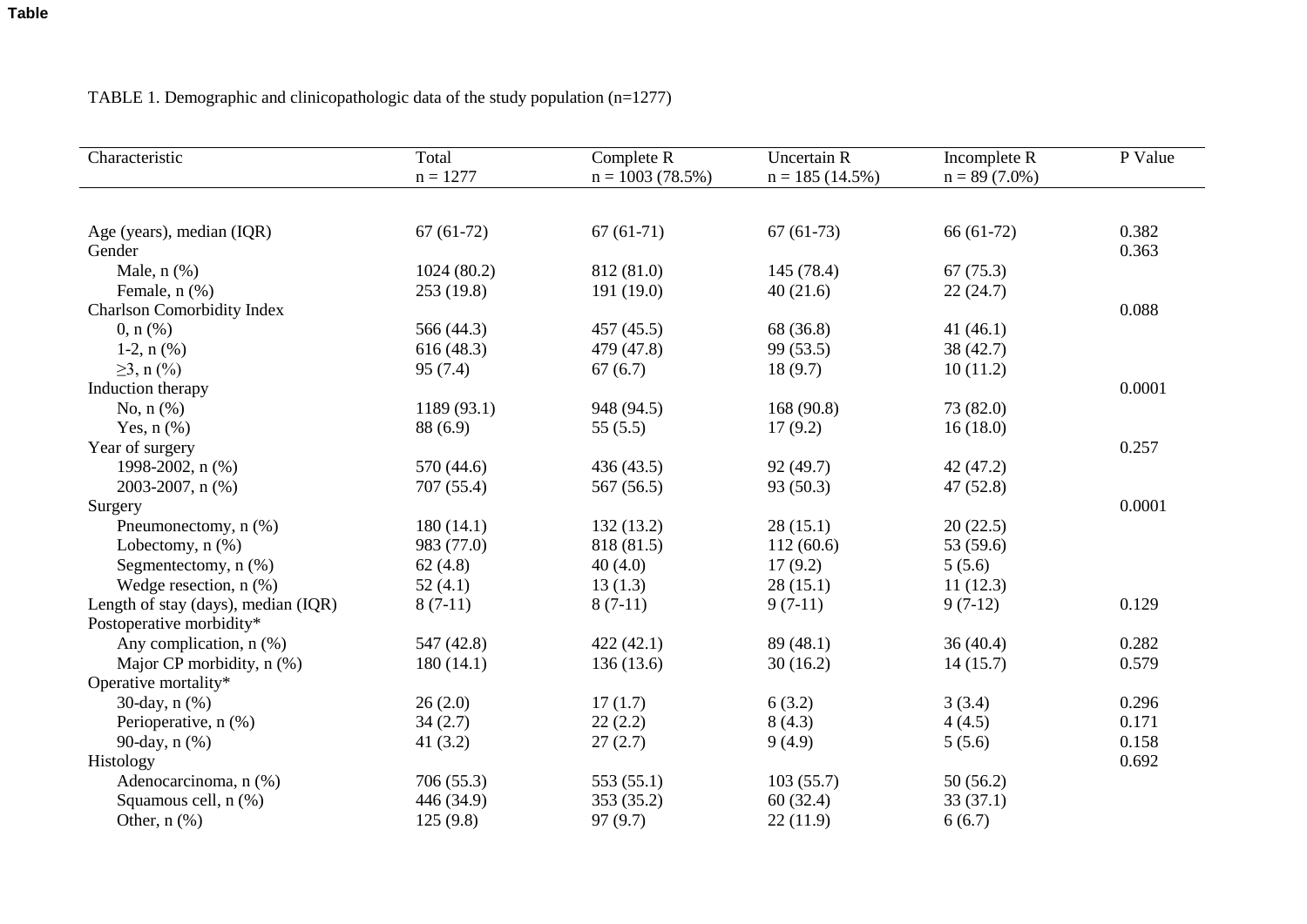| Tumor size (mm), median (IQR) | $35(25-50)$ | $35(25-45)$    | $35(25-45)$ | $40(30-60)$ | 0.001  |
|-------------------------------|-------------|----------------|-------------|-------------|--------|
| pT status                     |             |                |             |             | 0.0001 |
| $T1, n$ (%)                   | 297(23.3)   | 250(24.9)      | 39(21.1)    | 8(9.0)      |        |
| $T2, n$ (%)                   | 560(43.8)   | 455(45.4)      | 79(42.7)    | 26(29.2)    |        |
| $T3, n(\%)$                   | 304(23.8)   | 230(22.9)      | 40(21.6)    | 34(38.2)    |        |
| $T4, n$ (%)                   | 116(9.1)    | 68(6.8)        | 27(14.6)    | 21(23.6)    |        |
| pN status                     |             |                |             |             | 0.0001 |
| $N0, n$ (%)                   | 813 (63.7)  | 726 (72.4)     | 70(37.8)    | 17(19.1)    |        |
| $N1, n$ (%)                   | 220(17.2)   | 191(19.0)      | 12(6.5)     | 17(19.1)    |        |
| $N2, n(\%)$                   | 217(17.0)   | 86(8.6)        | 80(43.3)    | 51 (57.3)   |        |
| Unknown, $n$ $(\%)$           | 27(2.1)     | $\overline{0}$ | 23(12.4)    | 4(4.5)      |        |
| pTNM stage                    |             |                |             |             | 0.0001 |
| I, $n\left(\%\right)$         | 496(38.8)   | 447(44.6)      | 48(25.9)    | 1(1.1)      |        |
| $\Pi$ , n $(\%)$              | 379(29.7)   | 348(34.7)      | 22(11.9)    | 9(10.1)     |        |
| $III-IV, n(%)$                | 375(29.4)   | 208(20.7)      | 92(49.7)    | 75(84.3)    |        |
| Unknown, $n$ $(\%)$           | 27(2.1)     | 0              | 23(12.4)    | 4(4.5)      |        |
| Adjuvant therapy              |             |                |             |             | 0.0001 |
| No, $n$ $(\%)$                | 1023(80.1)  | 884 (88.1)     | 109(58.9)   | 30(33.7)    |        |
| Yes, $n$ $(\%)$               | 254 (19.9)  | 119(11.9)      | 76 (41.1)   | 59 (66.3)   |        |

\* As defined in the methods section.

R: resection; IQR: interquartile range; CP: cardiopulmonary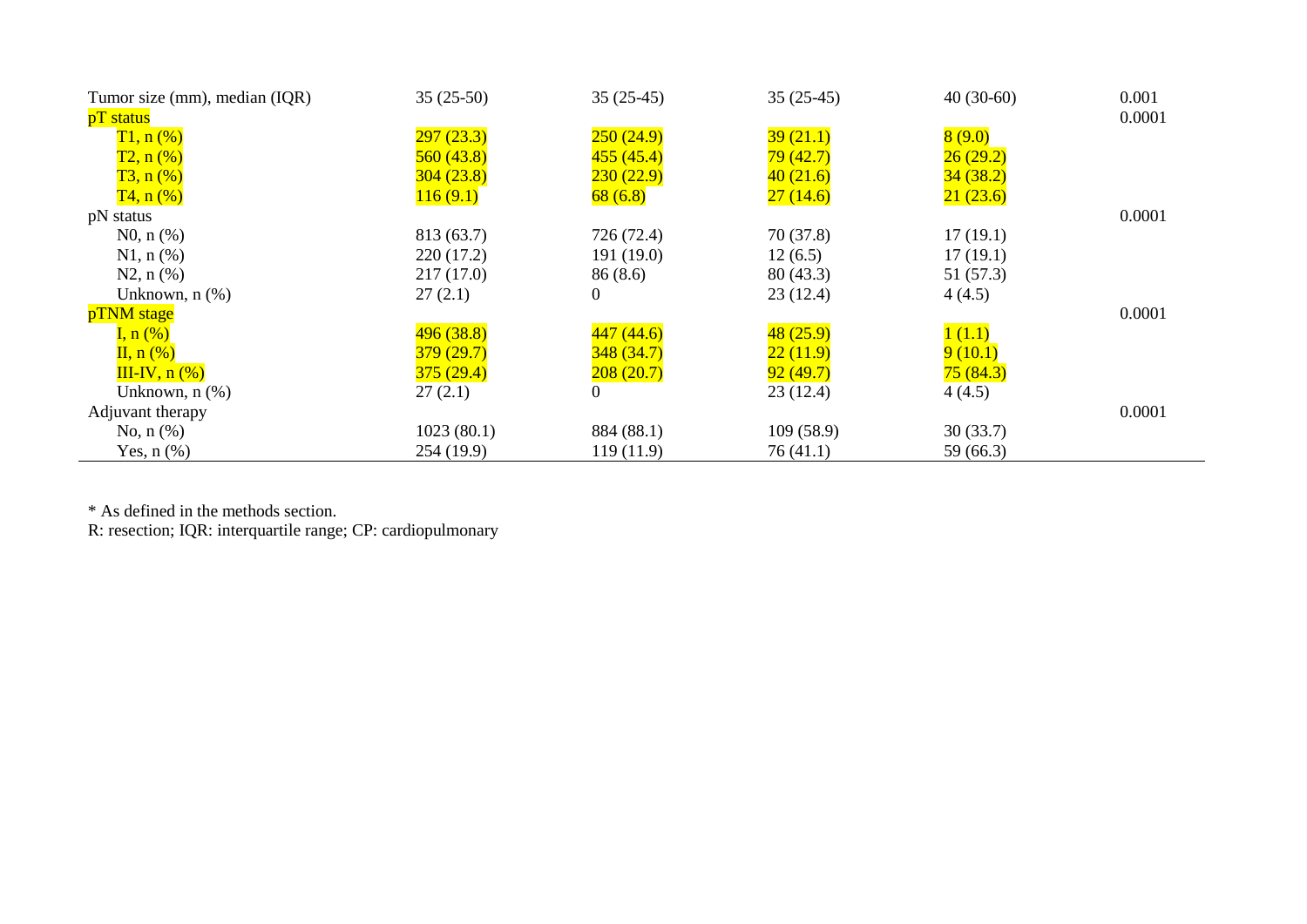| <b>Variable</b>                   | <b>Crude HR</b> | 95%CI           | P Value | Survival (months),<br>median $(95\% \text{ CI})$ | 5 year survival<br>rate % |
|-----------------------------------|-----------------|-----------------|---------|--------------------------------------------------|---------------------------|
|                                   |                 |                 |         |                                                  |                           |
| Age                               | 1.028           | 1.020-1.037     | 0.0001  |                                                  |                           |
| Gender                            |                 |                 |         |                                                  |                           |
| Female                            | $\mathbf{1}$    |                 |         | $90.6(64.3-116.9)$                               | 59.3                      |
| Male                              | 1.380           | 1.152-1.654     | 0.0001  | $61.8(54.4-69.3)$                                | 51.1                      |
| <b>Charlson Comorbidity Index</b> |                 |                 |         |                                                  |                           |
| $\boldsymbol{0}$                  | $\mathbf{1}$    |                 |         | 85.5 (71.1-99.9)                                 | 57.5                      |
| $1 - 2$                           | 1.435           | 1.244-1.655     | 0.0001  | 58.7 (47.8-69.6)                                 | 50.0                      |
| $\geq$ 3                          | 1.901           | 1.485-2.433     | 0.0001  | 48.9 (39.2-58.5)                                 | 40.0                      |
| Induction therapy                 |                 |                 |         |                                                  |                           |
| N <sub>o</sub>                    | $\mathbf{1}$    |                 |         | 69.3 (62.8-75.9)                                 | 53.6                      |
| Yes                               | 1.102           | 0.840-1.446     | 0.484   | $28.7(7.2-50.2)$                                 | 40.9                      |
| Surgery                           |                 |                 |         |                                                  |                           |
| Pneumonectomy                     | $\mathbf{1}$    |                 |         | 35.8 (20.3-51.3)                                 | 41.1                      |
| Lobectomy                         | 0.788           | 0.653-0.951     | 0.013   | 72.8 (65.8-79.8)                                 | 55.7                      |
| Segmentectomy                     | 0.801           | $0.562 - 1.143$ | 0.221   | 76.4 (59.3-93.4)                                 | 58.1                      |
| Wedge resection                   | 1.290           | 0.907-1.834     | 0.157   | $36.7(21.5-51.9)$                                | 28.8                      |
| Completeness of resection         |                 |                 |         |                                                  |                           |
| Complete                          | $\mathbf{1}$    |                 |         | 80.1 (72.7-87.5)                                 | 58.8                      |
| Uncertain                         | 1.690           | 1.412-2.024     | 0.0001  | 39.9 (33.3-46.6)                                 | 37.3                      |
| Incomplete                        | 3.177           | 2.514-4.016     | 0.0001  | $17.3(13.9-20.7)$                                | 15.7                      |
| Major CP postop morbidity*        |                 |                 |         |                                                  |                           |
| N <sub>o</sub>                    |                 |                 |         | 70.4 (63.2-77.6)                                 | 54.1                      |
| Yes                               | 1.266           | 1.050-1.528     | 0.014   | $46.8(33.5-60.1)$                                | 44.4                      |
| Histology                         |                 |                 |         |                                                  |                           |
| Adenocarcinoma                    | $\mathbf{1}$    |                 |         | 70.1 (62.4-77.9)                                 | 53.4                      |
| Squamous                          | 0.982           | 0.849-1.136     | 0.806   | 64.1 (49.4-78.8)                                 | 52.2                      |
| Other                             | 1.028           | 0.813-1.299     | 0.821   | $63.0(39.3-86.7)$                                | 50.4                      |
| Tumor size (mm)                   | 1.010           | 1.006-1.013     | 0.0001  |                                                  |                           |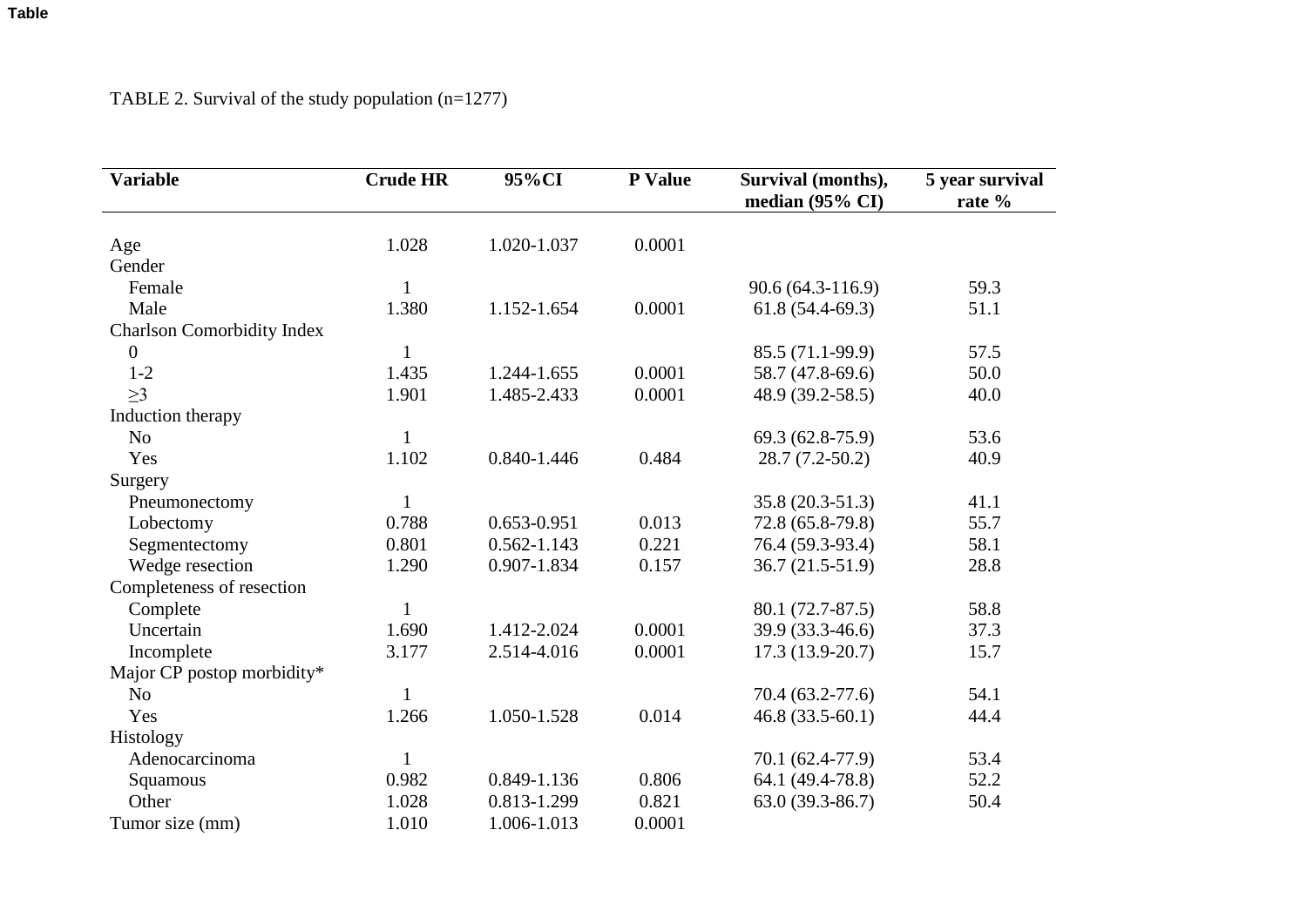| pT status                |       |             |        |                     |      |
|--------------------------|-------|-------------|--------|---------------------|------|
| $\overline{\mathrm{T1}}$ |       |             |        | $110.6(93.4-127.8)$ | 69.7 |
| $\overline{\mathrm{T2}}$ | 1.494 | 1.239-1.801 | 0.0001 | $69.3(59.5-79.2)$   | 54.6 |
| $\overline{\text{T3}}$   | 2.060 | 1.679-2.528 | 0.0001 | $33.9(25.1 - 42.6)$ | 37.5 |
| $\overline{T4}$          | 2.333 | 1.805-3.015 | 0.0001 | $36.7(19.3-54.1)$   | 39.7 |
| pN status                |       |             |        |                     |      |
| N <sub>0</sub>           |       |             |        | 86.6 (77.7-95.4)    | 62.2 |
| N1                       | 1.563 | 1.307-1.869 | 0.0001 | 37.4 (21.9-52.9)    | 43.6 |
| N2                       | 2.281 | 1.922-2.708 | 0.0001 | $27.6(20.6-34.6)$   | 29.0 |
| Unknown                  | 2.096 | 1.379-3.187 | 0.001  | 38.9 (10.5-67.4)    | 29.6 |
| pTNM stage               |       |             |        |                     |      |
|                          |       |             |        | $99.7(87.2-112.1)$  | 68.8 |
|                          | 1.355 | 1.140-1.610 | 0.001  | $71.6(56.5-86.6)$   | 53.6 |
| <b>III-IV</b>            | 2.493 | 2.116-2.938 | 0.0001 | $27.6(21.9-33.3)$   | 32.3 |
| <b>Unknown</b>           | 2.428 | 1.585-3.720 | 0.0001 | $38.9(10.5-67.4)$   | 29.6 |
| Adjuvant therapy         |       |             |        |                     |      |
| N <sub>0</sub>           |       |             |        | 78.9 (71.0-86.9)    | 57.9 |
| Yes                      | 1.889 | 1.616-2.208 | 0.0001 | $29.7(22.4-37.0)$   | 31.9 |

\* As defined in the methods section.

HR: hazard ratio; CI: confidence interval; CP: cardiopulmonary